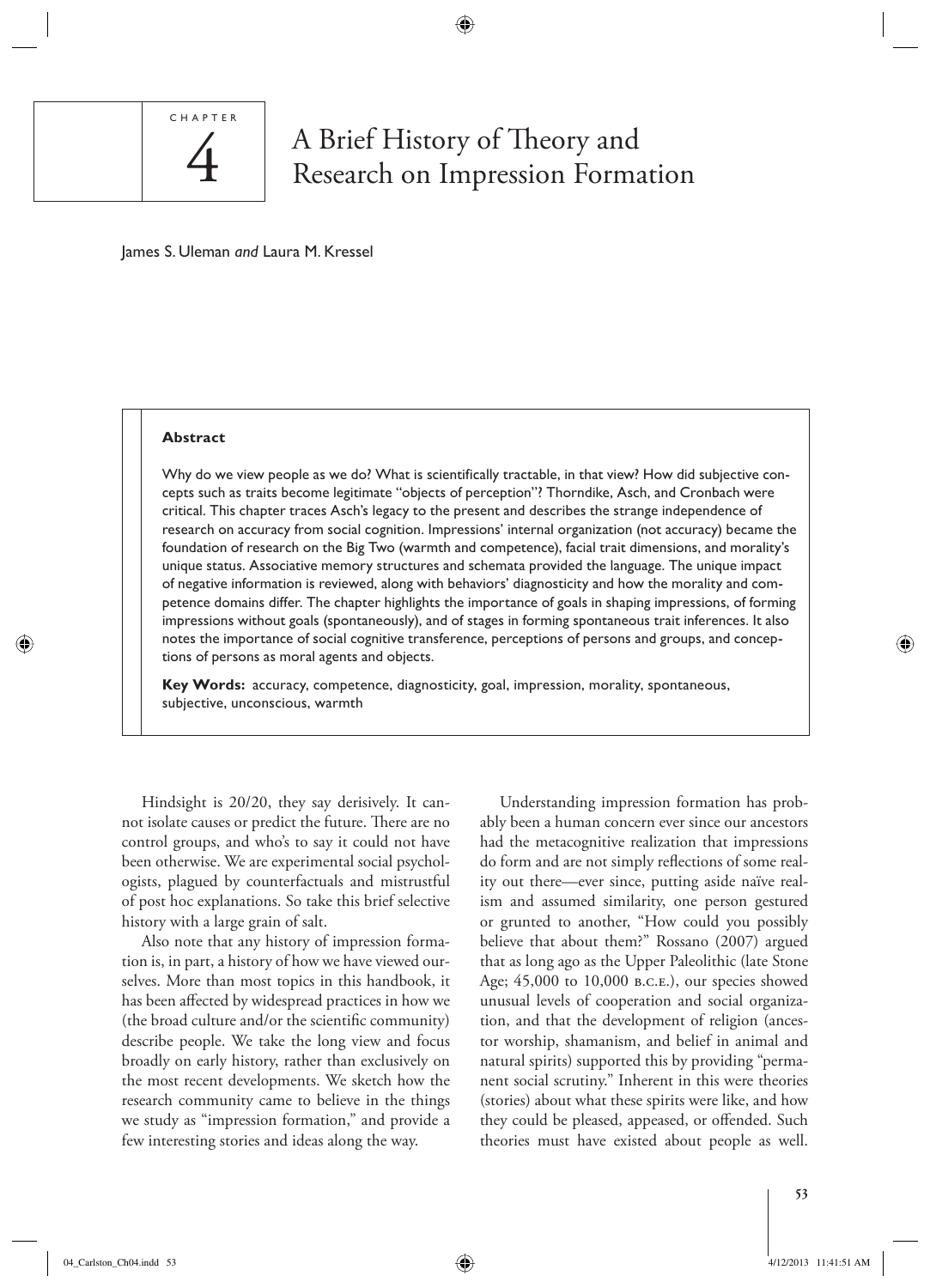Disagreements about impressions, in these egalitarian societies, would have raised questions about the processes of impression formation—the topic of this chapter.

# **Diversity of Conceptions of Persons**

 People's descriptions of others are remarkably diverse and have changed over time. This diversity arose because, unlike the perception of objectively measurable physical properties (e.g., how visible light's wavelengths relate to perception of color), person "perception" is not about physically objective reality. Modern psychology regards the properties we "see" in others as largely inferred, assumed, felt, and/or enacted (e.g., Uleman, Saribay, & Gonzalez, 2008). What we "see" has been wondrously diverse across time, culture, and subculture.

 Lillard (1998) provides an overview and numerous examples, focused on theories of mind. The Quechua people in the Andes believe each person consists of two selves: the everyday self and the self of altered states of consciousness as when dreaming or drunk (Carpenter, 1992). Despite the contentious history of the Sapir-Whorf hypothesis, it is now clear that language affects multiple cognitive processes (e.g., Hardin & Banaji, 1993). Thus, the absence in English of an equivalent to the Hindu emotion of *lajya* (shyness + shame + embarassment) or the Japanese behavior of *amae* (to depend and presume upon another's benevolence) affects these language communities' impressions of other people. Instead of speaking of the mind, the Philippines' Illongot speak of *rinawa* , which "unites concerns for thought and feeling, inner life and social context, violent anger, and such desirable consequences as fertility and health" (Rosaldo, 1980, p. 26, quoted in Lillard, 1998). One's *rinawa* can depart during sleep, and it gradually leaves one over a lifetime. Other living things (e.g., plants) also have *rinawa* , so it resembles the *force vitale* or *vitalisme* of 18th-century Western thought. *Rinawa* also resembles the ancient Greeks' concept of *psuche* (soul), but the ancient Greeks also spoke of *thymos* (which produced action) and *noos* (which produced ideas and images) as additional parts of the "mind" (from Snell, 1953, in Lillard, 1998). In Japanese, there is no clear separation between mind and body, and a variety of terms (kokoro, hara, seishim, and mi) refer to various aspects of the mind-body (Lebra, 1993).

 Lillard (1998) describes many peoples who "view the mind as unknowable and unimportant." The "Gusii prefer to discuss overt behavior, and they avoid talking about intentions and other aspects of mind . . . the Baining of Papua New Guinea . . . rarely comment on reasons for actions, even their own . . . Bimin-Kuskusmin . . . and the Ommura . . . —both of Papau New Guinea—and the Kaqchikel Maya . . . are other cultures that are said to view the mind as unknowable and unimportant" (p. 13). Lillard guesses that members of these cultures have concepts about mental states, but regard them as so private or unknowable that they are absent from conversations, including discussions of fault and justice.

 We usually assume that mental events (desires, intentions, beliefs) cause actions, but this view is not universal. Cultural differences associated with individualism and collectivism (including the latter's greater sensitivity to situations) are well known (Kitayama, Duffy, & Uchida, 2007). Many peoples credit gods, spirits, dead ancestors, witches, and ghosts with causing people's actions. The Salem witch trials in North America were only 320 years ago (see also LeVine, 2007).

#### **Natural History of Human Nature**

 How did we arrive at the conceptions of persons that we now "see"—from our prehistoric past through the time of Homer's gods and heroes (800–900 b.c.e.), through Galen's (about 150 A.D.) four temperaments (sanguine, choleric, melancholic, and phlegmatic) based on bodily humors, and ancient Roman and Judeo-Christian conceptions of persons as codified in their contrasting laws and codes of conduct, through the Middle Ages (fifth–15th centuries) dominated by Roman Catholic beliefs about God and salvation, to the European Renaissance (14th–17th centuries) with its renewed emphasis on observation, nature, and the individual? This is largely a Western history because modern science only arose in the West. A detailed description is beyond the scope of this chapter. But Robinson (1995) provides an account of the history of thought about human nature in the West, based on ideas from philosophy, art, religion, literature, politics, and science, with particular emphasis on discrepancies between humanistic and scientific conceptions. Political thought based on various conceptions of human nature can be traced from Plato (about 400 B.C.E.) through Machiavelli (1469–1527 A.D ). And Baumeister (1987) presents an interesting overview of how conceptions of the self have changed from the late Middle Ages to the present, with the rise of self-consciousness, the Victorian imposition of repression and resulting hypocrisy, and the consequent modern emphasis on unconscious processes.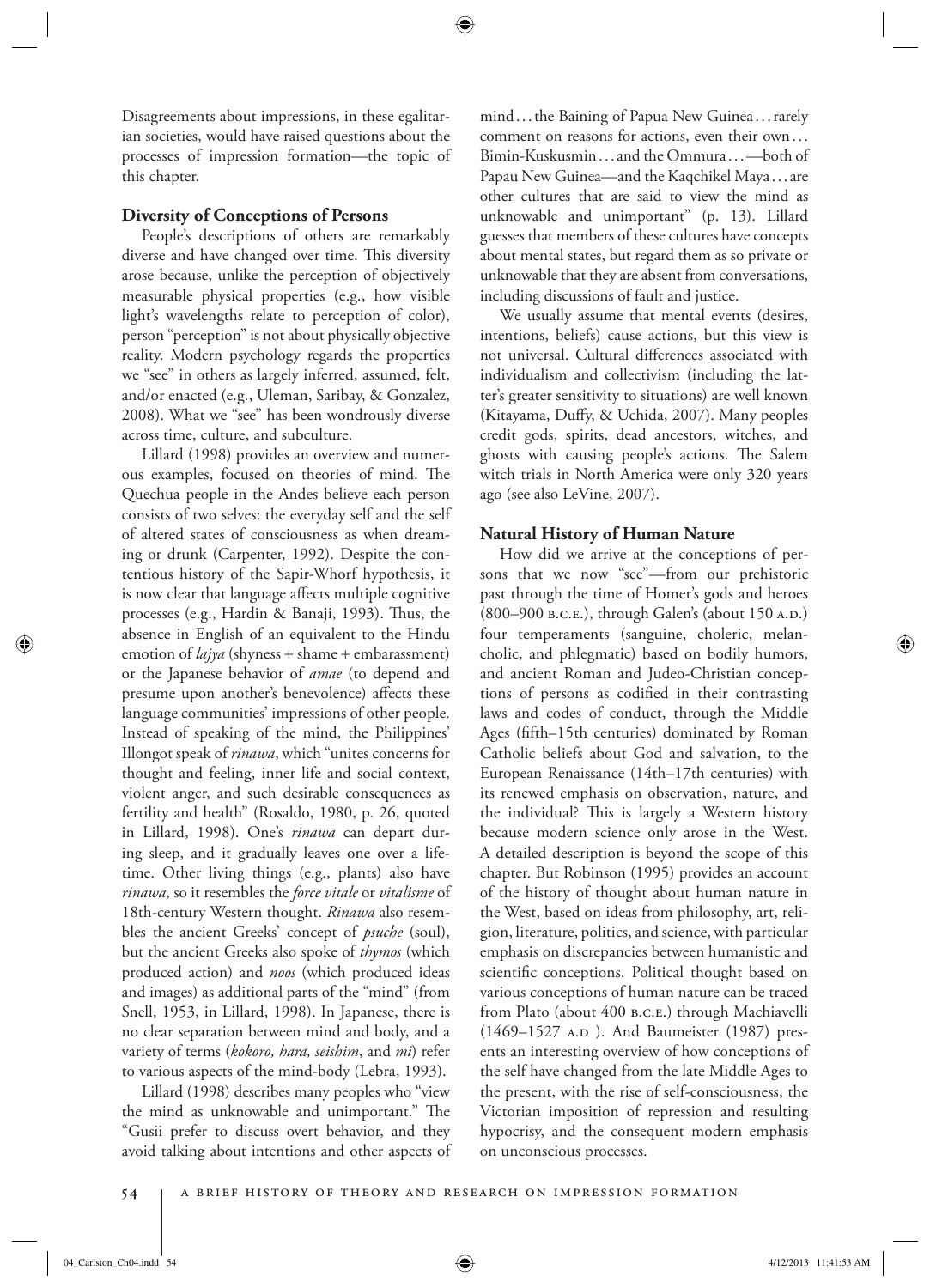Even today there is little consensus on the nature of human nature. Anyone who has taught Milgram's (1974) work on obedience is confronted with the question of whether people are basically morally good or evil. Pinker (2002) organizes his book on human nature around three still-controversial themes: whether innate traits exist, whether essentially good human nature is corrupted by society, and whether we have souls that allow choice unconstrained by biology. Behavioral economics has challenged classical economics' acceptance of *homo economicus* , the view that people are naturally rational and narrowly self-interested (e.g., Henrich et al., 2004). There is disagreement about whether or not people have free will, with Wegner (2005) among others contending that they do not, and Nahmias (2005) disputing this. Much depends on how "free will" is defined (see Baer, Kaufman, & Baumeister, 2008; Dennett, 2011).

 Given this diversity of viewpoints on human nature, it is remarkable that a science of impression formation emerged at all.

#### **Early Research on Impression Formation**

 Social psychology arose within both psychology and sociology, each tradition producing their first textbooks in 1908 (McDougall and Ross, respectively). F. H. Allport's textbook, *Social Psychology* (1924), focused more on empirical studies than had earlier texts, and included a section on "reactions to persons as stimuli." Empirical studies in social psychology had begun appearing in sufficient number that the following year, the *Journal of Abnormal Psychology* changed its title to *Journal of Abnormal*  and Social Psychology. The most interesting report that year was from the \$5,000 Award Committee, offering this sum "to any person claiming to produce supernormal material phenomena . . . under rigid laboratory conditions and by recognized scientific methods, in full light . . . " (Shapley et al., 1925). No award was made, and Mr. Houdini's unusual abilities were apparently never required. What is remarkable is that less than 100 years ago, American psychologists gave any credence at all to such supernormal conceptions of persons. If impression formation was to be studied, there was still little stable consensus on what these impressions were about.

 Meanwhile, real progress was being made in the measurement of subjective phenomena such as personality characteristics and attitudes. Likert (1932) scaling was introduced, and Thurstone (1928) developed the method of paired comparisons for measuring attitudes. "The revolutionary aspect of Thurstone's study was that he borrowed methods from psychophysics without simultaneously assuming the existence of a physical attribute to which to relate psychological judgments" (Dawes & Smith, 1985, p. 513). These and related developments (such as factor analysis) freed empirical psychologists from the "brass instruments" approach that so dominated the early part of the century, and put the study of subjective phenomena on a sound scientific footing. If you can measure it with rigorous quantitative methods, then it must be real. The widespread use of these methods—in government, education, and industry—increased acceptance of the reality that they measured, and helped separate it in most people's minds from supernormal phenomena. With the help of logical positivism, what was not measured faded into ephemera, or migrated to other scholarly fields.

 It is no accident that conceiving of personality in measurable terms preceded research on impression formation. In fact, just as social psychology arose at the intersection of sociology and psychology, sustained research on impression formation depended on developments in both social and personality psychology. Uleman and Saribay (2012) argue that the study of initial impressions "bring together personality and social psychology like no other field of study—'personality' because (1) impressions are about personalities, and (2) perceivers' personalities affect these impressions; and 'social' because (3) social cognitive processes of impression formation, and (4) sociocultural contexts have major effects on impressions" (p. 337). Thus, the study of impression formation depends on developments in many areas, some of them surprising at first glance, such as scaling and factor analysis, and the widespread acceptance of measures that make concrete the unobservable.

 Social psychology was becoming more experimental. Murphy and Murphy published their *Experimental Social Psychology* text in 1931, and Newcomb was added as an author in 1937, contributing sections on measuring both personality and attitudes. It was also becoming more applied, with the deepening worldwide Great Depression of the 1930s; military adventurism in the Far East, Spain, and Ethiopia; and World War II in the early 1940s. American social psychology benefited from an influx of European immigrants (e.g., Fritz Heider in 1930, and Kurt Lewin in 1932) who were influenced less by American behaviorism and more by German gestalt psychology. Work on impression formation gained practical importance as government and industry programs expanded in the war effort, and

04\_Carlston\_Ch04.indd 55 4/12/2013 11:41:53 AM  $\bigoplus$ 

⊕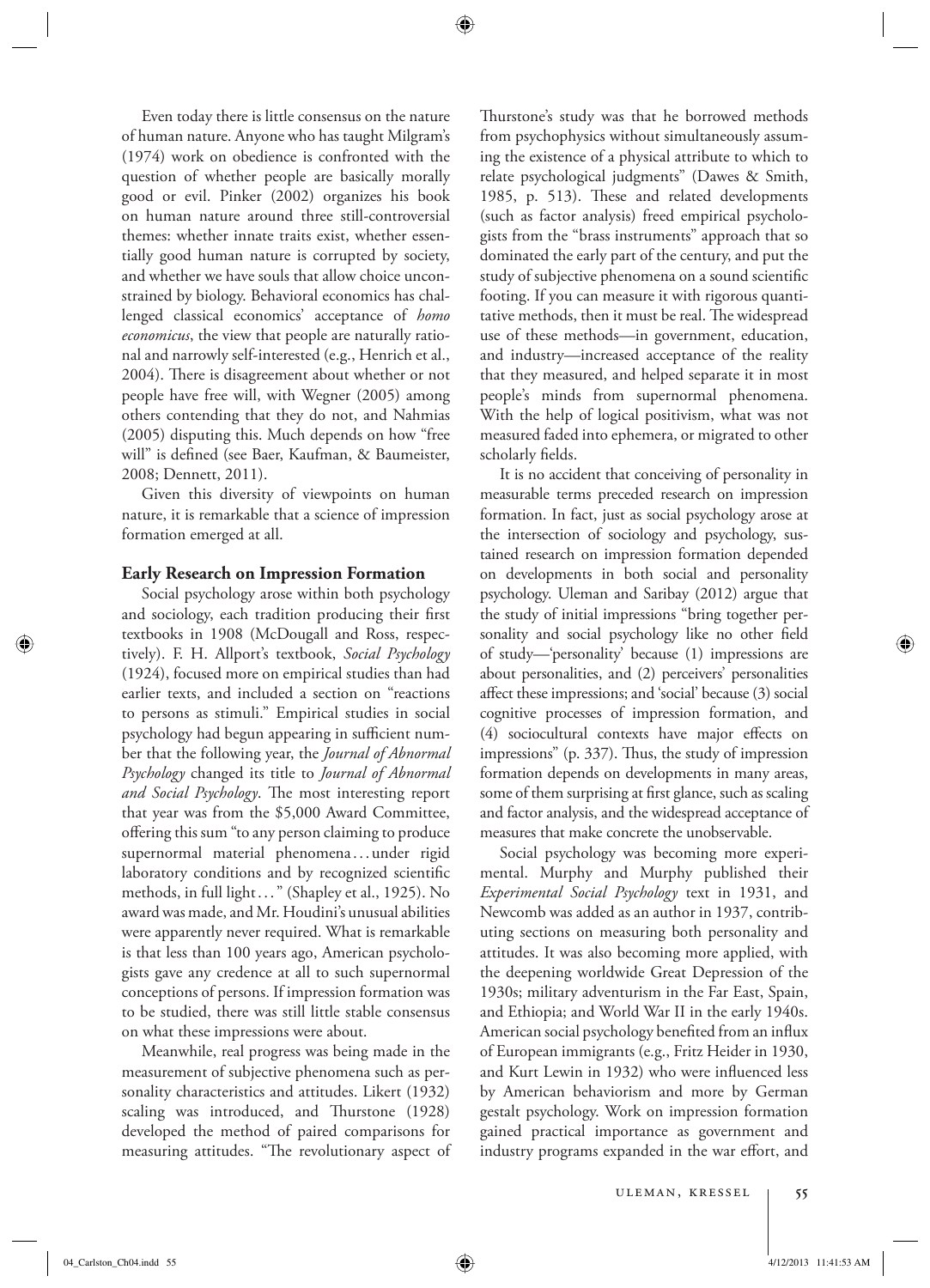better ways were sought to place the right workers in the right jobs. Clinical and actuarial assessment of skills and personality were among the urgent problems of the day. And impression formation was central to this.

There are several good histories of social psychology, including those by Jones (1985), Zajonc (1999), and Ross, Lepper, and Ward (2009). Jones (1985, pp. 71–72) has an interesting discussion of the incompatibility of S-R psychology with social psychology, particularly social as practiced by Lewin and Festinger. Jones frequently mentions impression formation as a moderator or mediator, if not the focus of investigation. This characterized his own research as well (e.g., Jones, 1990) and reminds us that the study of impression formation, isolated from the urgencies of particular social situations and goals, can become a pallid and lifeless affair. Jones (1985) also discusses "the rise of subjectivism in the 1930s and 1940s," particularly its importance in legitimizing Lewin's approach. "W. K. Estes [a student of Skinner's and pioneer in mathematical learning theory]...found Lewinian field theory incapable of a priori prediction and lacking in functional relationship statements that could be anchored in measureable stimuli and observable responses" (p. 84). And so it is. Nevertheless, the enterprise prospered.

# **Research on Impression Formation Before Social Cognition**

 To take advantage of the hindsight that PsycINFO (now ProQuest) citation counts afford, we examined them for publications through 1980 that are retrieved by the key words *impression formation, person perception, social cognition* , or *social perception*. There were only three articles with more than 50 citations before 1950, and they reflect the diversity of traditions that contributed to research on impression formation. The earliest, by Thorndike and Stein (1937), is in the burgeoning psychometric tradition noted above. Some 17 years earlier, Thorndike had suggested that there are three types of intelligence: abstract, mechanical, and social ("the ability to understand and manage people"). Thorndike and Stein (1937) reviewed the most widely used measures of the day. They found that their social intelligence measure correlated poorly with other such measures and was hardly distinct from abstract intelligence. This raised the questions of whether such a trait can be measured solely with paper-and-pencil tests and of whether it even exists. This existence question contradicts the recurring strong belief that people (judges) differ in their ability to perceive others accurately. Although subsequent research largely concluded that it does not exist in any strong form, the intuition persists and supports contemporary efforts to isolate the characteristics of socially sensitive judges (e.g., Mayer, Roberts, & Barsade, 2008).

The other two articles with more than 50 citations sidestep the accuracy conundrum by focusing almost entirely on the judge. Heider's (1944) paper is characteristically theoretical and lacks data. Under headings such as "persons as origins" and "the relations between causal units and the properties of their parts," he uses gestalt principles of perceptual organization to develop some of the central ideas that became attribution theory. The other article was the classic paper by Asch (1946), to which we return below.

 Two lines of research with more than 50 citations surfaced in the 1950s. Tajfel's (1959) paper became important for research on social categorization and social identity, which remained a distinctly European line of research for several decades. Even though social identity and ingroup/outgroup status have important effects on impression formation (see Tajfel, 1969, 1970), Tajfel does not appear in the name index of Schneider, Hastorf, and Ellsworth's (1979) text on person perception. He makes only two minor appearances in the first edition of Fiske and Taylor's (1984) text on social cognition, in discussions of schemata. These were lean years for European social psychology. To aid its recovery, the European Association for Social Psychology was founded in 1966 with American support, and Henri Tajfel (née Hersz Mordche, 1919–1982) was central in this effort.

The other papers concerned accuracy in person perception. Bieri (1955) investigated the role of judges' cognitive complexity. Taft (1955) reviewed research on five prominent ways to identify good judges, discussed several factors that led to inconsistent research results, and counted "motivation (to make accurate judgments)" as probably the most important of these. The number of combinations of tasks and criteria and judges' cognitive and motivational characteristics was daunting and precluded any clear conclusions. Two other papers by Cronbach (1955) and Gage and Cronbach (1955)—presented trenchant criticisms of accuracy research. This diverted research away from accuracy for decades, encouraged research on attributions because they usually sidestepped accuracy, and laid the foundation for modern accuracy research. We pick up this thread below.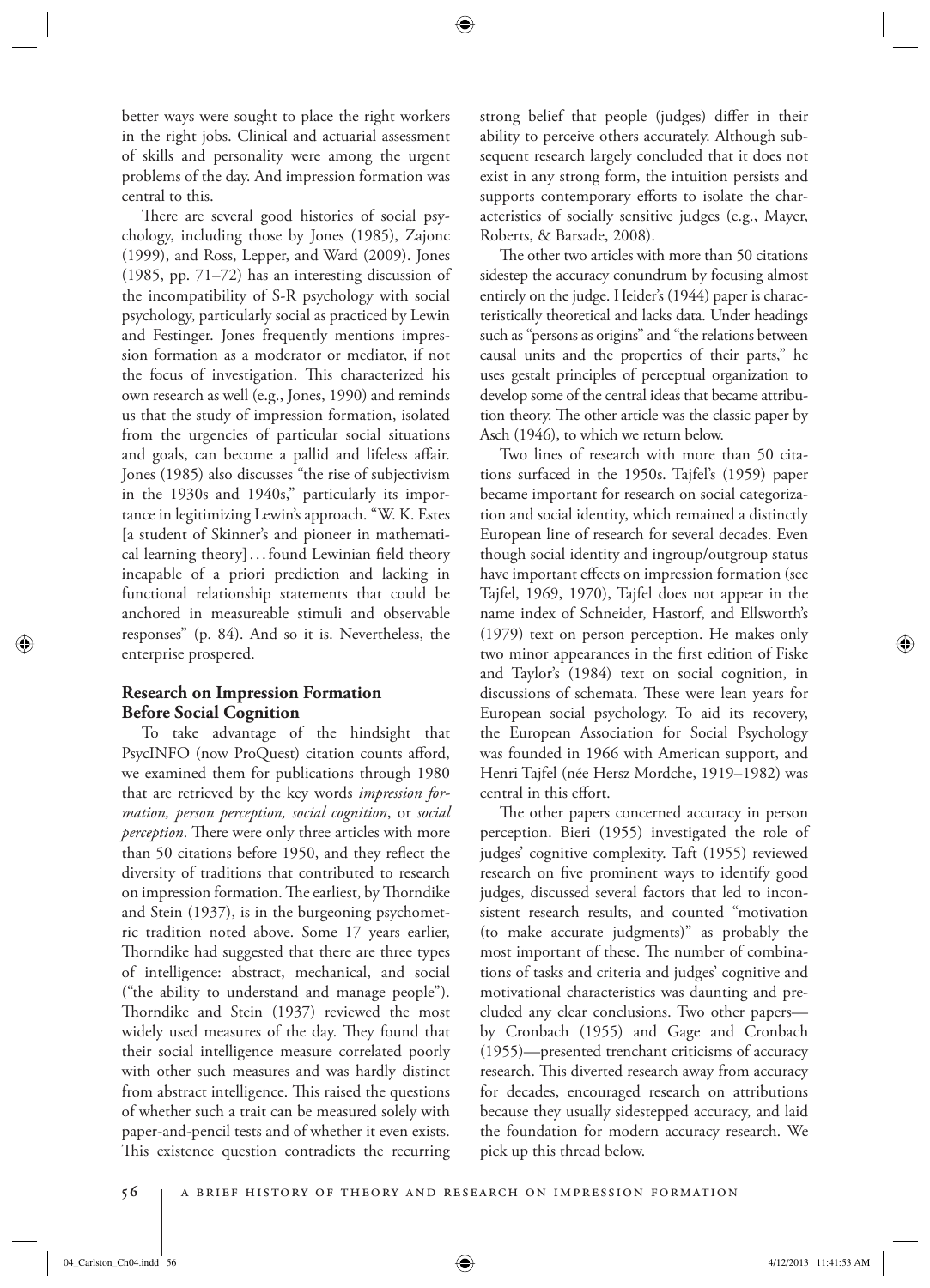During the 1960s, four trends can be seen. First, accuracy disappeared as a prominent research topic. Although occasional studies concerned real people, research increasingly employed artificial stimuli for which traditional "accuracy" had no meaning. Second, attribution theory and other cognitive approaches developed rapidly. The cognitive revolution came to social psychology and merged with its gestalt tradition. Attributions developed as a separate research tradition. Motivational and functional approaches receded in importance and were often at odds with cognitive ones (e.g., Bem, 1967). "Information" (colloquially, rather than in the sense of Shannon & Weaver, 1949) became the coin of the realm (e.g., Jones, Davis, & Gergen, 1961). Interest surged in schemata (or schemas) of all kinds, including stereotypes. Kuethe (1962) recast gestalt unit formation ideas in terms of social schema and response sets and biases, and demonstrated again the strong effects of perceivers' schemata on "perception." Crowne and Marlowe (1960) developed their measure of social desirability response bias, to make measures of self-perceptions more accurate. And De Soto, London, and Handel (1965) examined the use of spatial schemata in solving linear syllogisms, as when *better* and *worse* are placed on a vertical axis. They made the very gestalt-like suggestion "that the linear ordering is a preeminent cognitive good figure" (p. 513).

Third, the field confronted the problem of proliferating dependent variables. The terms in which one conceives of others are innumerable. Rosenberg, Nelson, and Vivekananthan (1968) tackled this problem in the most widely cited paper of the decade. They used multidimensional scaling to analyze the co-occurrence of trait terms in participants' descriptions of 10 acquaintances, and then multiple regression to interpret the resulting dimensions. (Twenty years earlier, without computers to do the calculations, this research would have been prohibitively laborious.) They identified two dimensions: good– bad intellectual (e.g., *scientific* vs. *foolish*) and goodbad social (e.g., *honest* vs. *unhappy*), both evaluative but in distinct ways. Evaluation emerged as the preferred dependent variable in other work. Parducci  $(1968)$  found context effects for evaluative ratings of misdeeds, from "not particular bad" to "very evil." Byrne, London, and Reeves (1968) found that a stranger's attractiveness was more affected by attitudinal similarity than physical attractiveness, supporting his similarity theory of attraction. Although evaluations miss much of the meaning of traits and other descriptive terms (see especially Peabody, 1970), they have the virtues of ubiquity and of naturally linking to the literature on attitudes.

 Fourth, Norman Anderson's work (1965, 1971, 1974, 1981) on predicting evaluative impressions from linear combinations of traits' valences, and on order effects, achieved considerable prominence. Linear functions certainly provide good first approximations for many things, and are clear and tractable. But Anderson's models assumed that the evaluative meanings of individual traits are invariant and unaffected by context—an assumption already contradicted by considerable research. His work was challenged; a spirited controversy ensued (e.g., Anderson, 1971; Hamilton & Zanna, 1974); and the field lost interest in his models. But the controversy nicely illustrates the difference between models that predict outcomes with some precision and models that also represent the processes involved. In resolving this controversy in favor of meaning change, the field moved deeper into analyzing processes, setting the stage for the sovereignty of social cognition (Ostrom, 1984).

# **Updating Enduring Research Traditions from Pre-1970**

The papers discussed above are widely cited because they continue to inspire research and generate new insights. We briefly trace their influence, and its evolution into the social cognition of impression formation, by picking up three major threads.

# *Asch and the Focus on Traits*

 Asch's (1946) classic paper, although in the gestalt tradition, cut through the many theoretical complexities of impression formation by offering a simple experimental paradigm and focusing on traits. Asch presented participants with fictional target people described in lists of traits and asked them to form impressions, sometimes in brief sketches and sometimes on bipolar scale ratings. Results enabled him to identify some traits (*warm, cold*) as central (vs. peripheral) in that they had more effect on the overall impression and on the meanings of other traits. He also discussed order effects ("primacy," in which the first items in the list affect impressions more; and "recency," in which the last items affect impressions more) and halo effects (in which the evaluation associated with some traits spreads to others). He argued that impressions have structure and that the meanings of their elements (traits) depend on which other elements are present. Anticipating future research, he wondered whether similar principles govern impressions of groups (e.g., entitativity) or relationships. As important as Asch's ideas

Uleman, Kressel **57**

04\_Carlston\_Ch04.indd 57 4/12/2013 11:41:53 AM  $\bigoplus$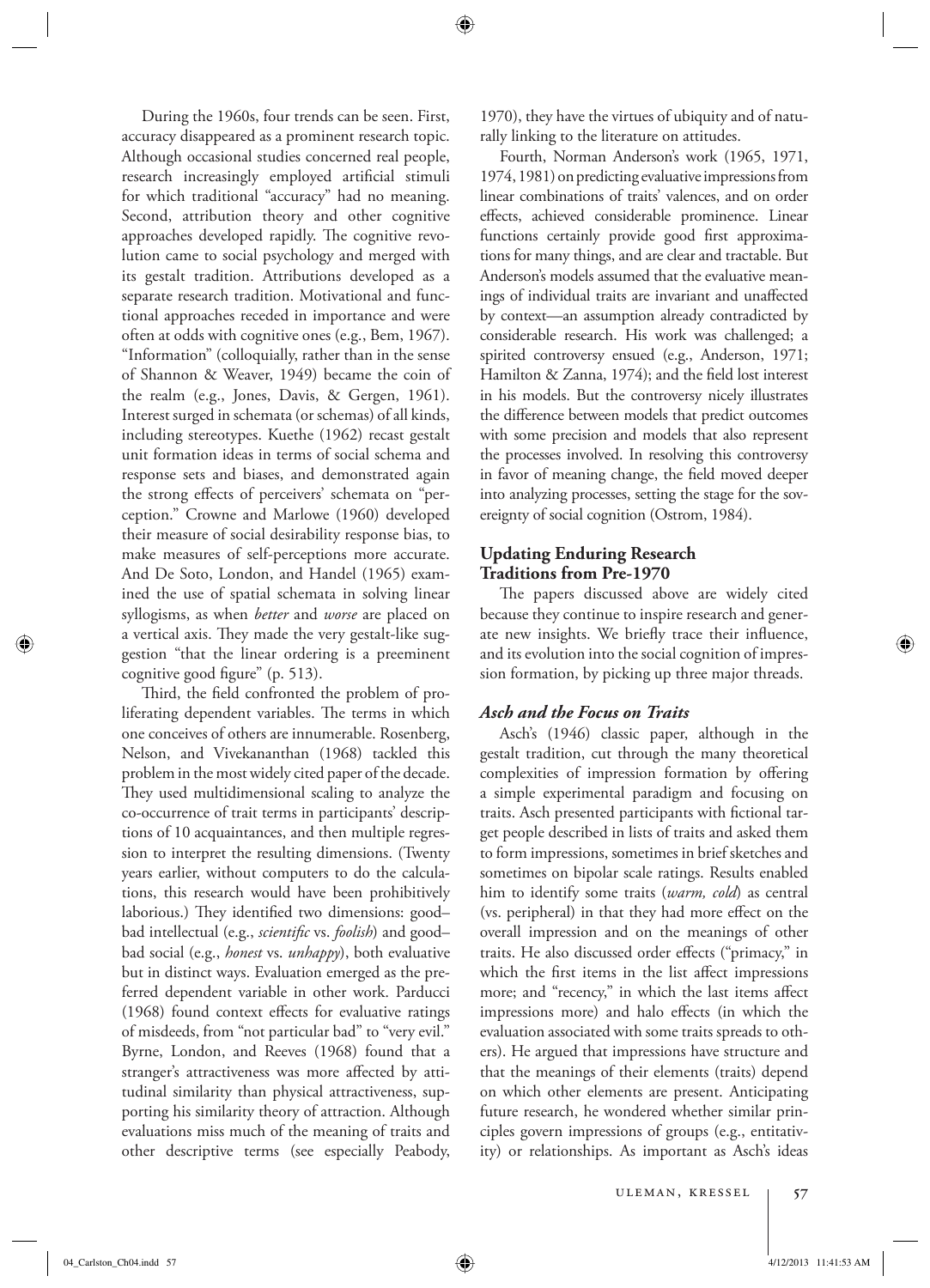were, the paradigm pioneered in his paper is just as important. It initiated the experimental study of impression formation, focused on traits and their combinations, and still inspires research.

Luchins (1948) soon offered many criticisms, perhaps best summed up this way: "To begin with discrete traits, to take the processes involved in the formation and growth of impressions of people out of their natural milieu, and to neglect personal and social influences may achieve experimental neatness, but at the expense of understanding of everyday judgments of people" (p. 325). Others took these criticisms as empirical challenges and began building on the paradigm, enriching the stimuli and focusing on differences among perceivers. For example, Jones (1954) had navy recruits listen to mock interviews with a platoon leader, form written impressions, and then rate him on 30 traits. The interviews portrayed either a forceful or passive leader. Among other findings, "authoritarians seem to be more insensitive . . . to the psychological and personality characteristics of others" (p. 126). In another dissertation study, Gollin (1954) found "that the formation of an impression of the personality of another is a function not only of the characteristics of the person being observed, but also . . . of the underlying perceptual-cognitive organizing process in the observer" (p. 76). Students watched film clips of a woman behaving promiscuously in two clips and kindly in three clips, so they had to resolve inconsistencies. Those who "simplified" rather than "aggregated" or "related" impressions from the clips made more extreme evaluative ratings.

 Decades later, Asch (and Zukier, 1984) returned to trait stimuli to explore the many ways in which inconsistencies are resolved. They characterized targets with pairs of inconsistent traits and asked participants to describe the targets and explain the traits' interrelations. Participants did this easily and exhibited seven "modes of resolution," including enabling, means-ends, cause-effect, and innerouter relations. Asch and Zukier noted that more "elementaristic" approaches to impression formation (e.g., Anderson, 1981) cannot accommodate these findings. Formally describing and predicting the many ways that inconsistent elements can be combined to form impressions still remains a challenge.

# **trait centrality**

 What makes warm–cold central? Wishner (1960) found that central traits are those that correlate highly with the other traits that are assessed. Thus, a

pair such as *polite–blunt* that is not ordinarily central can be made central by tapping impressions on scales that correlate highly with it. This correlational approach to the organization of traits was extended by Rosenberg et al. (1968). Zanna and Hamilton (1972) showed that trait descriptions could change impression ratings on one dimension without affecting the other. *Industrious* vs. *lazy* affected ratings on only the intellectual dimension, whereas *warm* vs. *cold* affected the social dimension.

 Orehek, Dechesne, Fishbach, Kruglanski, and Chun (2010) obtained evidence that this structure depends on perceivers' beliefs about traits' unidirectional implications for other traits. They showed that implications between traits are unidirectional rather than bidirectional as correlational or co-occurrence analyses assume; that individual differences in these beliefs mediate such effects; that manipulating these beliefs changes these effects; and that they are reduced under cognitive load when the stimuli are blurry. These results are inconsistent with the bidirectional links in most current associative models of impression formation.

#### **recent extensions of asch**

 Recently the Asch paradigm was employed in two research programs that Asch (1908–1996) would have enjoyed. Williams and Bargh (2008) added to the growing evidence that bodily experience can unconsciously affect behaviors and cognitions. They had participants form impressions of a target person described by the same list of traits that Asch (1946) used, but without the traits *warm* or cold. Participants incidentally held either a warm or a cold cup of coffee before making their ratings. The warm or cold cup had the same effect on impressions as Asch demonstrated with traits 62 years earlier. Participants were completely unaware of these effects, suggesting that awareness of some stimuli's relevance (or irrelevance) for the task at hand is not required for trait centrality effects.

The second research program concerns Trope and Liberman's (2010) construal level theory (CLT) of the effects of psychological distance. CLT holds that more distant stimuli are processed more abstractly. Based on the ideas that schema-driven processing is more abstract than piecemeal processing and that the primacy effect is schema based, Eyal, Hoover, Fujita, and Nussbaum (2011) found primacy effects for temporally distant targets and among participants primed to think abstractly. When targets were temporally near or participants were primed to think concretely, recency effects occurred. McCarthy and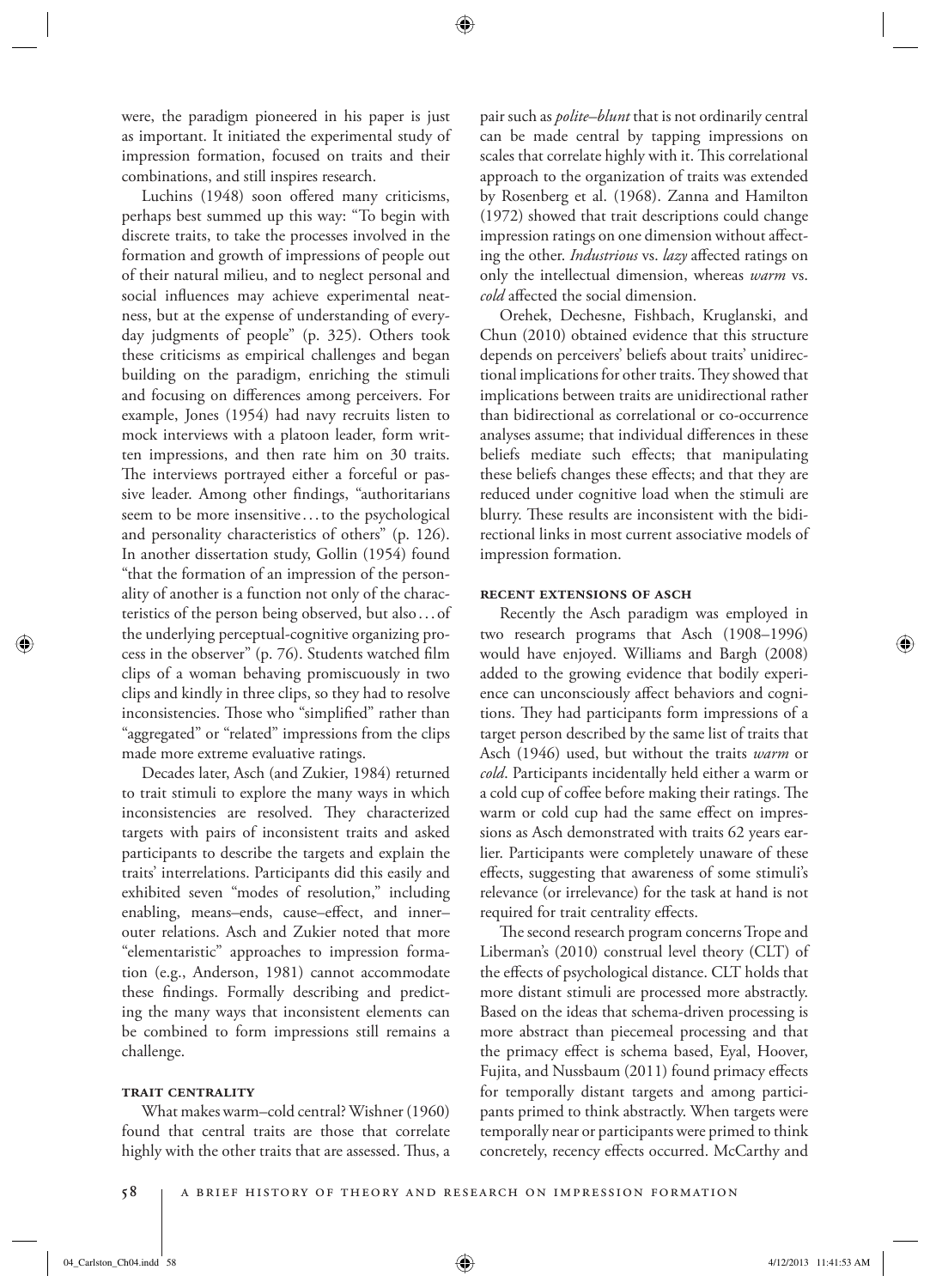Skowronski (2011b) examined the effect of psychological distance on the impact of *warm–cold* on impressions. Because Asch (1946) argued that this impact depends on abstract configurational thinking, they manipulated spatial distance in Study 1a and temporal distance in Study 1b. In both studies, the effect of *warm–cold* was greater the more distant the target was. Thus, "looking at old paradigms through the lens of new theories and knowledge will continue to produce fruitful results" (p. 1306).

# *Cronbach and the Question of Accuracy*

 Cronbach published his classic paper in 1955 on accuracy in impression formation and how it should be measured, using an elegant ANOVA-like analysis of the multiple processes that contribute to accuracy. For example, it was well known by then that people usually assume that others are similar to themselves. So if they actually are, their impressions will be accurate; otherwise, not. The paper decomposed both accuracy and assumed similarity scores. It showed how accuracy can be decomposed into independent contributions from judges' assumptions or knowledge about (1) the general level of traits among targets, (2) the differences among trait levels across targets, (3) the differences among targets across traits, and (4) the unique standing of particular targets on particular traits. Apparently, "assumed similarity" can be similarly decomposed.

 Cronbach's analysis might have led to further studies on accuracy, but it did not. Instead, it seemed to discourage further research on the problem because of its complexity. Thus, the question of accuracy in person perception essentially disappeared from the research agenda until Kenny and Albright (1987) revived it 30 years later. It is beyond the scope of this chapter to describe what followed, except to say that Kenny, his models, his colleagues, and the desk-top computer have put the study of accuracy in person perception back on solid theoretical and methodological ground. Kenny (1994) presented his basic social relations model, which disentangles "three fundamentally different types of perceptions: other-perception, self-perception, and meta-perception" (p. 15). This requires a research design in which many participants act as both perceivers and targets so that perceiver, target, and interaction effects can be distinguished. He pointed out that person perception differs from object perception. "First, person perception is two-sided: Each person is both perceiver and target. Second,... perceivers attempt to read the minds of targets and engage in what is called 'meta-perception.' Third,...there is a close linkage between self- and other-perception. Fourth, . . . people, unlike objects, change when they are with different interaction partners"  $(p. 14)$ .

There is more. Kenny's (2004) PERSON "model can explain the low level of consensus in person perception, the fact that consensus does not increase with greater acquaintance, the strong stability of interpersonal judgment, the overconfidence effect, and the fact that short-term judgments are sometimes as accurate as long-term judgments" (p. 265), among other things. Kenny, West, Malloy, and Albright (2006) discussed the general advantages and disadvantages of componential analyses of interpersonal perception. Kenny and West (2010) presented "new measures of assumed similarity and self-other agreement using the Social Relations Model [which, based on a meta-analysis,] seem to be relatively independent of [several potential] moderators" (p. 196). And West and Kenny (2011) described a general model for measuring truth (accuracy) and bias ("any systematic factor that judgments are being attracted toward, besides the truth," p. 360). Meanwhile, the intuition persists that there exist both good judges (Christiansen, Wolcott-Burnam, Janovics, Quirk, & Burns, 2005; Mayer et al., 2008) and social intelligence (Weis & Süß, 2007) that somehow trump the statistical interactions among perceiver, target, and task and provide simpler answers to this complex problem of accuracy in person perception.

 Models that take accuracy criteria into account *are* relevant to process questions. Simulation theory (Perner & Kühberger, 2005; Saxe, 2005) holds that perceivers infer characteristics of others by imagining themselves in the same situation, interrogating their knowledge of themselves in that situation, and adjusting for known self-other differences to derive characterizations of others. Errors in the first step of imagining oneself in another situation arise from "the empathy gap" (Van Boven & Lowenstein, 2003), and errors occur in perceiving self–other differences (e.g., Pronin, Gilovich, & Ross, 2004).

 Oddly, such accuracy research does not fall within traditional "social cognition," which is typically unconcerned with accuracy or interactions between real people (see also Funder, 1995; Gill & Swann, 2004; and Ickes, 2009). The research designs, stimuli, dependent variables, and statistical analyses are too different, even though both traditions rely heavily on trait concepts and ratings, and both examine processes (cognitive and interpersonal, respectively). Although the divergence in these lines of research made advances in each possible, they will have to be reunited in the future.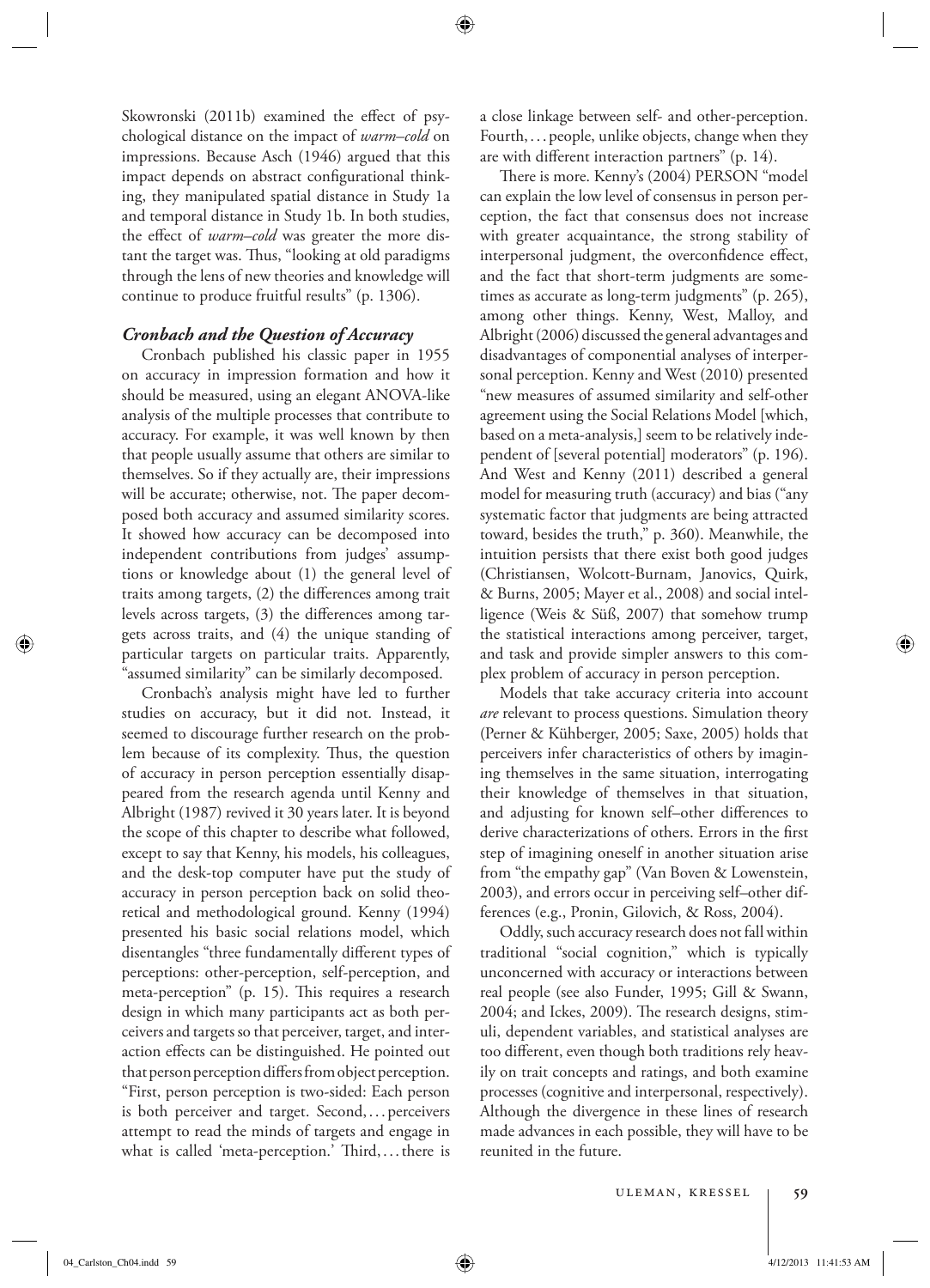# *Rosenberg and the Organization of Impressions*

Rosenberg et al. (1968) identified two relatively independent evaluative dimensions underlying trait impressions. Do these dimensions reflect the underlying structure of personality and behavior (realism), or merely perceivers' theories about what things go together (idealism)? Such theories are known as implicit personality theories (Rosenberg & Sedlak, 1972; Schneider, 1973). Passini and Norman (1966) had shown that trait ratings of complete strangers yield the same structure (the "Big Five") as rating of well-known others, suggesting that semantic structure, rather than actual co-occurrences, is responsible. Sorting this out has not been easy because it depends on distinguishing sources of biases from accuracy, the very issues that Cronbach (1955) and Kenny (1994) grappled with and that West and Kenny (2011) address directly in their truth and bias model. There is no general answer because in each specific circumstance, the influences of truth and bias depend on relations between behavioral or self-report criteria and perceivers' prior theories, goals, attention and memory, communications among perceivers in acquiring new information, and so forth. For example, Anderson and Shirako (2008) had people negotiate with each other over several weeks to discover how much actual behavior predicted negotiating reputation. "Individuals' reputations were only mildly related to their history of behavior. However, the link between reputation and behavior was stronger for ... individuals who were more well-known and received more social attention in the community. In contrast, for less well-known individuals, their behavior had little impact on their reputation. The findings have implications for psychologists' understanding of reputations, person perceptions in larger groups, and the costs and benefits of social visibility" (p. 320)

 Ignoring issues of accuracy, however, as most impression formation research has done, there are surprising regularities in the underlying structure of people's judgments of others. We note three of them here. The first follows directly from the thinking behind Rosenberg et al. (1968) and is based on correlations or co-occurrences among rating scales. The second builds on the generic gestalt concept of "schemata," organized structures that affect how knowledge is interpreted and remembered (e.g., Bartlett, 1932). The third derives from British associationism and conceives of impression structures in terms of interconnected nodes in associative memory networks and the connections between them.

It was inspired by developments in cognitive psychology at about this time (e.g., Anderson & Bower, 1973; Collins & Quillian, 1969).

# **fundamental dimensions of social judgment**

 Judd, James-Hawkins, Yzerbyt, and Kashima (2005) have dubbed the warmth and competence dimensions of Rosenberg et al. (1968) as fundamental (or the "Big Two," in homage to the Big Five personality dimensions) because they keep reappearing in impressions of both individuals and groups. They form the basis for the stereotype content model (SCM; Fiske, Cuddy, Glick, & Xu, 2002) and its more recent elaboration, the Behaviors from Intergroup Affect and Stereotypes (BIAS) map (Cuddy, Fiske, & Glick, 2007). In these models, impressions of group members vary along the two dimensions of competence, predicted by social status, and warmth, predicted by low social competition with perceivers. The low-low quadrant contains such groups as the homeless and poor, toward whom people feel contempt and resentment; and the high-high quadrant contains professionals and ingroup members, toward whom people feel pride and admiration. The low-competence, high-warmth quadrant describes the elderly, who elicit pity and sympathy, whereas the other ambivalent quadrant (high-low) contains the wealthy, the "top 1%," who elicit envy and jealousy. The BIAS map (Cuddy et al., 2007) relates all this to behaviors toward stereotyped groups, with characteristic emotions mediating relations between stereotypes and behaviors. Talaska, Fiske, and Chaiken's (2008) meta-analysis showed that emotions predict discrimination twice as well as stereotypes. Groups in the low-low quadrant are less likely to elicit the medial prefrontal cortex activity that is characteristic of "mentalizing" about others, suggesting that dehumanization and becoming the target of atrocities is more likely for such groups (Harris & Fiske, 2009).

 In comparative judgments of social groups, these two dimensions have a compensatory relationship so that, for example, learning that a group is high on competence lowers estimates of warmth (Yzerbyt, Provost, & Corneille, 2005). There is a "tendency to differentiate two social targets in a comparative context on the two fundamental dimensions by contrasting them in a compensatory direction" (Kervyn, Yzerbyt, Judd, & Nunes, 2009, p. 829). Aaker, Vohs, and Mogilner (2010) have extended this to impressions of companies. They showed that firms with Internet addresses ending in dot-com are seen as

04\_Carlston\_Ch04.indd 60 4/12/2013 11:41:53 AM 4/12/2013 11:41:53 AM 4/12/2013 11:41:53 AM /12/2013 11:41:53 AM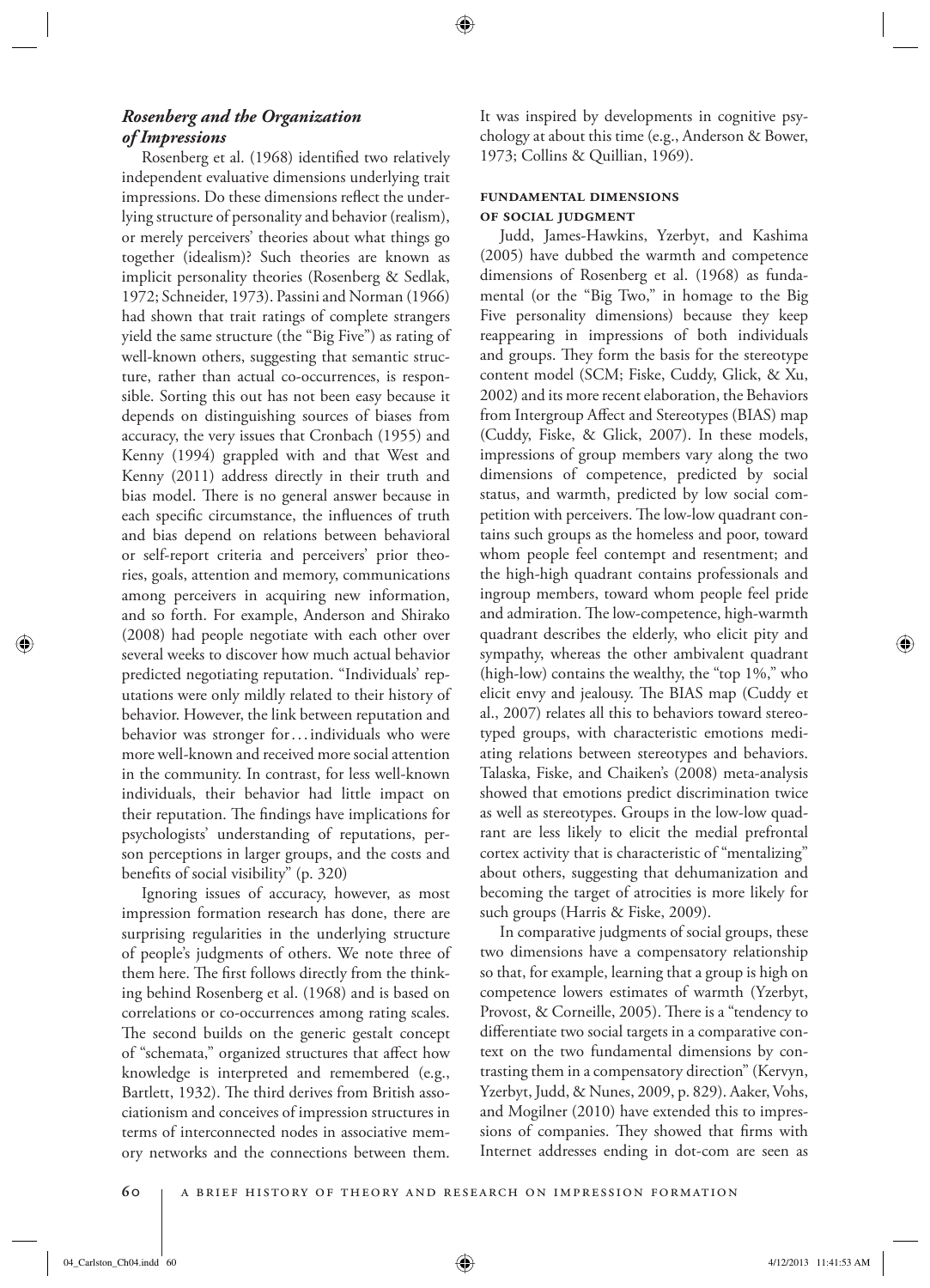more competent but less warm than dot-org firms, and that perceptions of competence drive purchasing decisions. In contrast, Abele and Bruckmueller (2011) found that for person perception, warmth information is preferentially processed.

 Two similar dimensions turn up in inferences of personality from faces. Todorov, Said, Engel, and Oosterhof (2008) asked for personality trait impressions from a wide range of computer-generated faces with neutral expressions. They found that "trait inferences can be represented within a 2D space defined by valence/trustworthiness and power/dominance evaluation of faces . . . . based on similarity to expressions signaling approach or avoidance behavior and features signaling physical strength, respectively" (p. 455). Stewart et al. (2012) found that participants took longer to consciously see untrustworthy and dominant faces and that this delay was longer for trusting perceivers, pointing to unconscious evaluation of faces on these social dimensions.

 How ubiquitous is this two-dimensional organization of person information? Is it specialized for and used only for social perception, or is it less conditional? Garcia-Marques et al. (2010) used the Deese-Roediger-McDermott (DRM) false recognition paradigm to study this. Participants heard lists of 10 traits from one of the four quadrants, mixed with six nontraits, and were asked to either form an impression of the person or memorize the list. After a 10-minute distracter, they performed a recognition test of 43 items, including 20 critical lures that had not been heard, five from each quadrant. The DRM paradigm typically finds high false recognition for words conceptually related to study words. This effect was higher for those under impression instructions than under memory instructions, suggesting "that different encoding goals can lead to the activation of somewhat different semantic structures" (pp. 565–566).

 Two dimensions may be too few because "morality" is especially important for ingroup perception. Leach, Ellemers, & Barreto (2007) pointed out that warmth includes both sociability and morality and found morality is more important than competence or sociability in affecting ingroup evaluations and group-related self-concept. Furthermore, "identification with experimentally created...and preexisting . . . in-groups predicted the ascription of morality, but not competence or sociability, to the in-group" (p. 234). These two aspects of warmth morality and sociability—seem to play different roles in the perception of both individuals and groups. Brambilla, Rusconi, Sacchi, and Cherubini (2011) found that when forming global impressions, participants preferred morality information to both sociability and competence information about other people, and this preference changed for other goals. Perceivers were also most likely to use a disconfirming strategy in verifying morality traits.

Therefore, these two (or three) fundamental dimensions provide one way to describe the relatively stable (and conditionally invoked; Garcia-Marques et al., 2010) semantic space within which impressions of persons and groups can be located. But this kind of structure is relatively static and unrelated to the dynamics of information processing. This is not true of the next two approaches.

#### **associative memory networks**

 Social psychologists appropriated this idea from cognitive psychologists (e.g., Anderson & Bower, 1973; Collins & Quillian, 1969), for whom performance on various memory tasks is an essential tool for uncovering the structures and processing of mental representations. (You cannot really talk about processes separate from structure because they depend on each.) These networks describe mental structures as nodes (concepts) connected by links that transmit activation (and sometimes inhibition) among nodes. Nodes become linked to each other when they are activated together (contiguity), thereby building up a structure of associated concepts. Memory performance (errors, reaction times, etc.) is a function of such structures and how they are used. Unlike the Big Two, these structures are dynamic and built to change. Smith (1998) provides an excellent overview of ways of thinking about mental representations and memory, including associative memory networks; and see Chapters 10 and 11 of this volume for others.

The notion that concepts activated in semantic memory play a role in person perception has been around at least since Bruner (1957) outlined how activation increases a concept's accessibility (i.e., its likelihood of being used to process incoming information.) Higgins, Rholes, and Jones (1977) demonstrated this in their classic study of the fictional Donald. Participants for whom "reckless" (versus "adventurous") was unobtrusively activated, and who then read an ambiguous description of Donald's actions to which either concept was applicable, were more likely to characterize him in terms of the primed trait. Both frequent and recent concept use (activation) increases accessibility for subsequent information processing, with effects of recent activation decaying more quickly than

⊕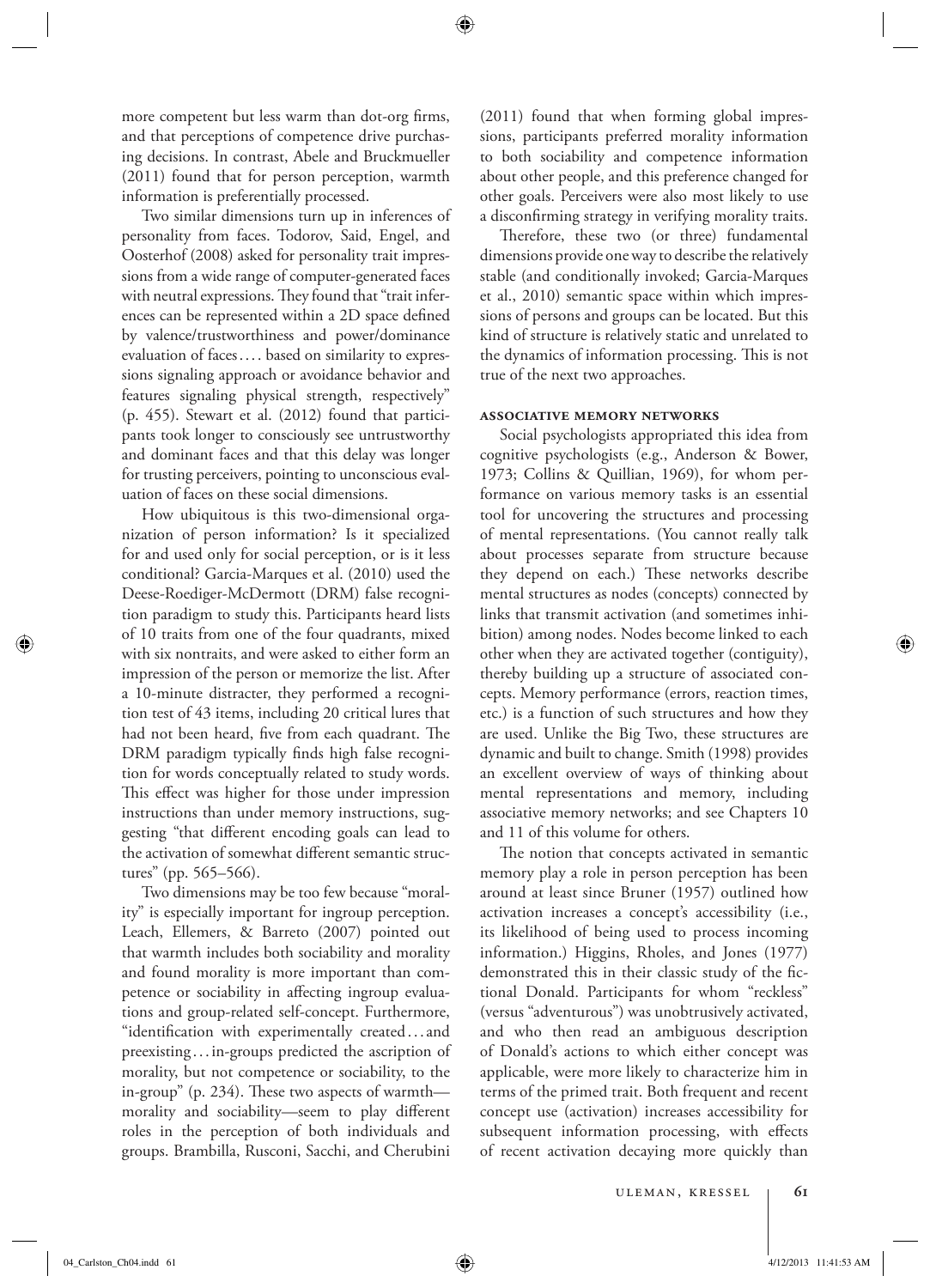those of frequent activation (Higgins, Bargh, & Lombardi, 1985).

 Concept nodes are linked in associative networks, and activation (and inhibition) spreads from one node to others. Such structures have been used to describe many aspects of semantic memory (e.g., Anderson & Bower, 1973). Hastie and Kumar (1979) used such a model to describe how people organize information about others in memory. Their participants formed impressions and remembered information about a small number of targets. Each target was described first by eight synonyms of a trait, setting up an expectation, and then by many behaviors. Most were consistent with the trait, but some were inconsistent, and some were neutral. Contrary to what simple schema (e.g., Bartlett, 1932) and prototype theories (Cantor & Mischel, 1977) would predict, the proportion of free recall was better for inconsistent than consistent behaviors, and this effect was greater for shorter inconsistent lists.

 To account for these results, Hastie and Kumar (1979) proposed that participants constructed hierarchical network structures with the person node (e.g., James Bartlett) at the top, linked to several "organizing principles" such as traits (honest, deceitful) below that, each of which is linked in turn to the several behaviors (returned a lost wallet, cheated at poker) below that. Then recall occurs by starting at the top target node, traversing descending links with probabilities equal to the inverse of the number of links from that node, and reading out behaviors that have not yet been recalled. This alone cannot account for the superior recall of inconsistent behaviors because there are fewer inconsistent trait–behavior links. But they also proposed that inter-item links among behaviors occur whenever the items are surprising or novel and require elaboration or explanation. This produces more links to inconsistent items, increasing their likelihood of recall (see Figure 5.6 in Hastie, 1980).

This general cognitive structure was invoked by Hamilton, Leirer, and Katz (1980) to explain their finding that people recall more behavioral information about target persons if they acquire it under an impression formation than under a memory goal. The information about each target could be organized around a few traits, and because forming an impression requires organizing information, this is what impression formation (as opposed to memory) participants did by creating inter-item links. This affected not only the amount of free recall but also the degree to which the recalled items were clustered by trait.

 Klein and Loftus (1990) provided evidence that superior recall under impression formation may be due, not to more inter-item links, but rather to more semantic elaboration of the items themselves. And of course other organizational structures are possible, depending on the perceiver's goals and the information itself. Sedikides and Ostrom (1988) did a meta-analysis of studies that asked participants to form impressions of multiple unfamiliar targets accompanied by other information (hobbies, hometowns, etc.) that might be used to organize this information in memory. Based on clustering in free recall, they concluded that "person categories are no more preferred than nonperson categories ... [and] seem not to hold a privileged position in the organization of social information" (p. 263).

 Associative network models are powerful because they can make many precise predictions, including serial-position effects (how the order of studied items affects likelihood of recall), recall and recognition times, and clustering in free recall. Even though the full power of associative network models has seldom been exploited by social psychologists, such general frameworks—with traits connected to targets, behaviors connected to traits, and spreading activation among them—remain common in social cognitive theories of impression formation. Hastie and Kumar's (1979) model was among the first to exemplify the ideal of a fully explicit cognitive structure with mechanical (non-anthropomorphic) procedures for employing it. However, its precise and explicit nature limited applications because it only applies to a circumscribed set of conditions. Furthermore, social (vs. cognitive) psychologists are relatively disinterested in detailed modeling of particular cognitive processes and in testing them with parametric studies. Many social psychologists needed a way to talk about knowledge structures and their operation at a more general level, while avoiding such "premature" precision. Schemata fill the bill.

#### **schemata**

*Schemata* are organized knowledge structures that summarize experience and/or information about particular objects (the self-schema, stereotypes) or events (the restaurant and birthday party scripts). They are typically richer, more complex, and more vaguely specified than associative networks built up node by link by node. They're often referred to as "top-down" rather than "bottom-up" because they influence processing of current information rather than describe how these structures are built up. They usually operate outside of consciousness and affect

#### **62** A Brief History of Theory and Research on Impression Formation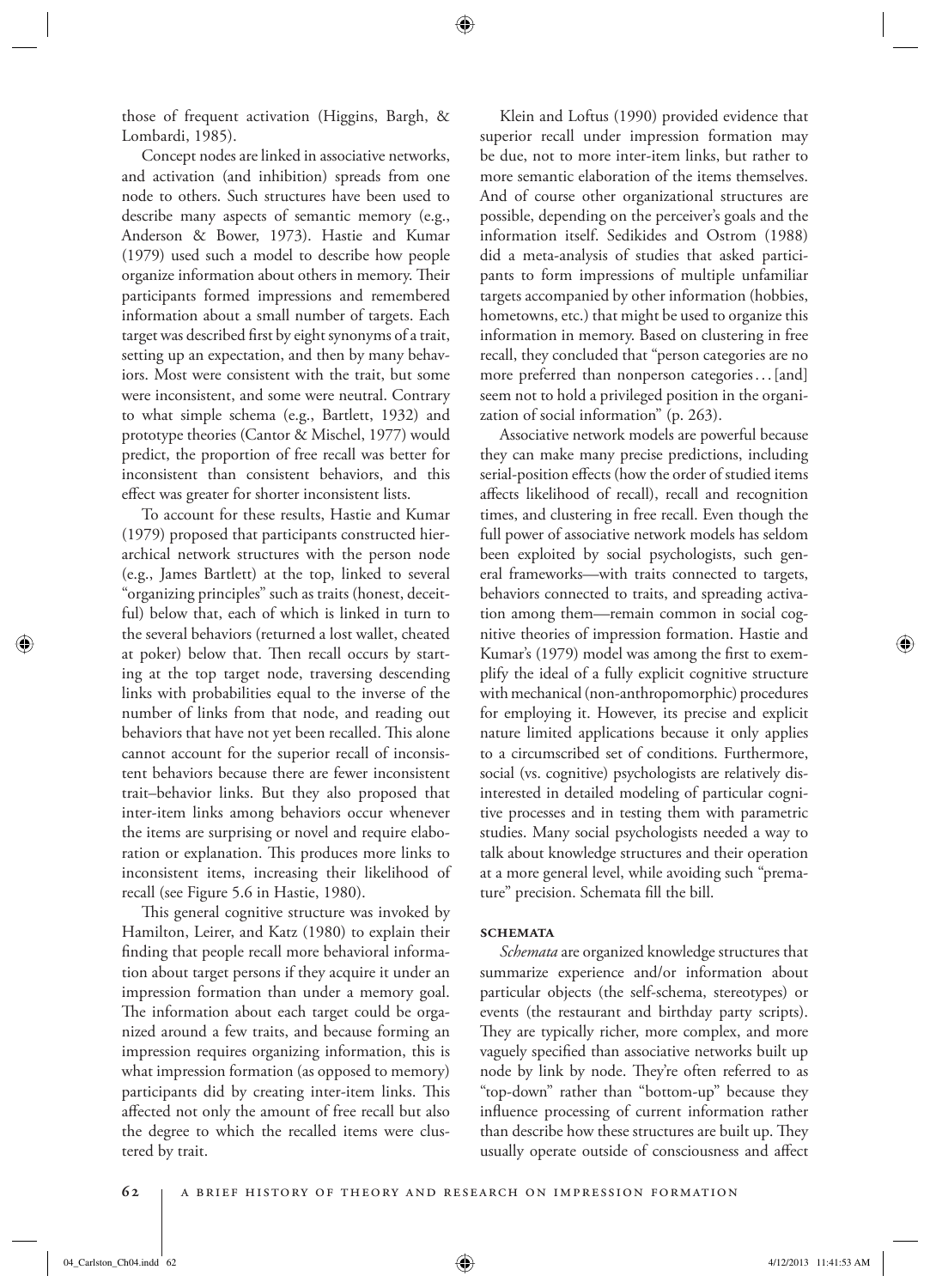the direction of attention at encoding, the interpretation of ambiguous events, inferences about things not directly observed including causality, and retrieval cues and processing strategy. They vary in accessibility, depending on their frequency and recency of use (Higgins, 1996). Schemata may be primed, provided, directly assessed, or simply assumed. Much social cognition research on impression formation is conceptualized in terms of schemata.

 For example, in a study designed to show that traits function as prototypes, Cantor and Mischel (1977) developed four stimulus targets based on pretesting trait adjectives for their perceived likelihood of describing an introvert or extravert (prototypes). Then participants read descriptions of an introvert, an extravert, and two unrelated targets under memory instructions, each containing about 40 traits. Their recognition memory for traits was tested, and their confidence in recognizing each item was rated. Even though participants showed considerable accurate recognition memory, their confidence in "recognizing" introvert- or extravert-related but nonpresented trait foils was elevated when the trait list suggested (or explicitly mentioned) introversion or extraversion. That is, the lists primed introvert, extravert, or neither, and these schemata guided subsequent recognition performance, leading to schema-consistent errors. Andersen and Klatzky (1987) examined whether introverted and extraverted "social stereotypes" (i.e., types, such as *brain, politician,* and *comedian* ) are associatively richer and more distinctive than trait prototypes. They found support for this idea in cluster analyses of trait sorting data, number of features generated to traits versus types, and the structure of their associations.

# **Some Major Topics in Social Cognitive Studies of Impression Formation**

 By 1980, social cognition had emerged as a distinctive approach to issues in social psychology, and impression formation was at its center. Some of this was presaged by Wegner and Vallacher's (1977) *Implicit Psychology* , but neither of them had the position or the students at the time to power a movement. In 1980, *Person Memory* (Hastie, Ostrom, Ebbesen, Wyer, Hamilton, & Carlston, 1980) was published by the group of scholars who were central in shaping the social cognition approach. It was the year after Wyer and Carlston's (1979) groundbreaking book and theory, focused largely on impression formation. The following year, the first Ontario Symposium (Higgins, Herman, & Zanna, 1981) appeared, devoted to social cognition and with contributions by Ostrom, Pryor, and Simpson; Hastie; Taylor, and Crocker; Hamilton; Wyer, and Srull; McArthur (née Zebrowitz); Ebbesen; M. Snyder; M. Ross; R. M. Krauss; and Higgins, Kuiper, and Olsen. The first issue of *Social Cognition* hit the stands in 1982, under Dave Schneider's editorship. So 1980 was a watershed year. The distinctive social cognition emphases on understanding processes rather than merely outcomes, and on the use of memory and response time measures to do so, had been established.

 It is beyond the scope of this chapter to trace all the important lines of research addressing impression formation; and some have already been sketched. Furthermore, many of other the chapters of this handbook address topics that include sections on impression formation, including at least Chapters 6 (on, attribution theory), 7 (on attitudes, for implicit and explicit evaluations of others), 9 (on facial processing, for how faces provide information on traits, group membership, and affect), 10 (on mental representation, for the variety of ways in which person information can be represented), 11 (on implicit representation), and 13 (on behavior productions, for interpreting others' behaviors, as well as Chapters 5 and 27 (on prejudice and stereotyping, for an aspect of impression formation that has burgeoned into its own extensive literature). In fact, we often contend that impression formation is "about everything" in social psychology, so also see Chapters 29 (on relational cognition), 34 (on social cognitive neuroscience), 36 (on social cognitive development), 37 (on cross-cultural psychology), 38 (on personality), 39 (on behavioral economics), and 41 (on political psychology).

 Instead of trying to be encyclopedic, we sketch major developments since 1980 on several topics not likely to be treated elsewhere in this volume: the dominance of negative information in impression formation; effects of goals on forming impressions, including forming impressions without impression formation goals (spontaneous trait inferences); and then briefly, effects of significant others on perceiving strangers (social cognitive transference); forming impressions of people and groups; and the perception of people as moral agents and as human beings.

# *Negativity Effects*

# **negative items have more weight**

 In early work on Anderson's (1965, 1974) information integration, weighted averaging model, the meanings of traits on some (usually evaluative)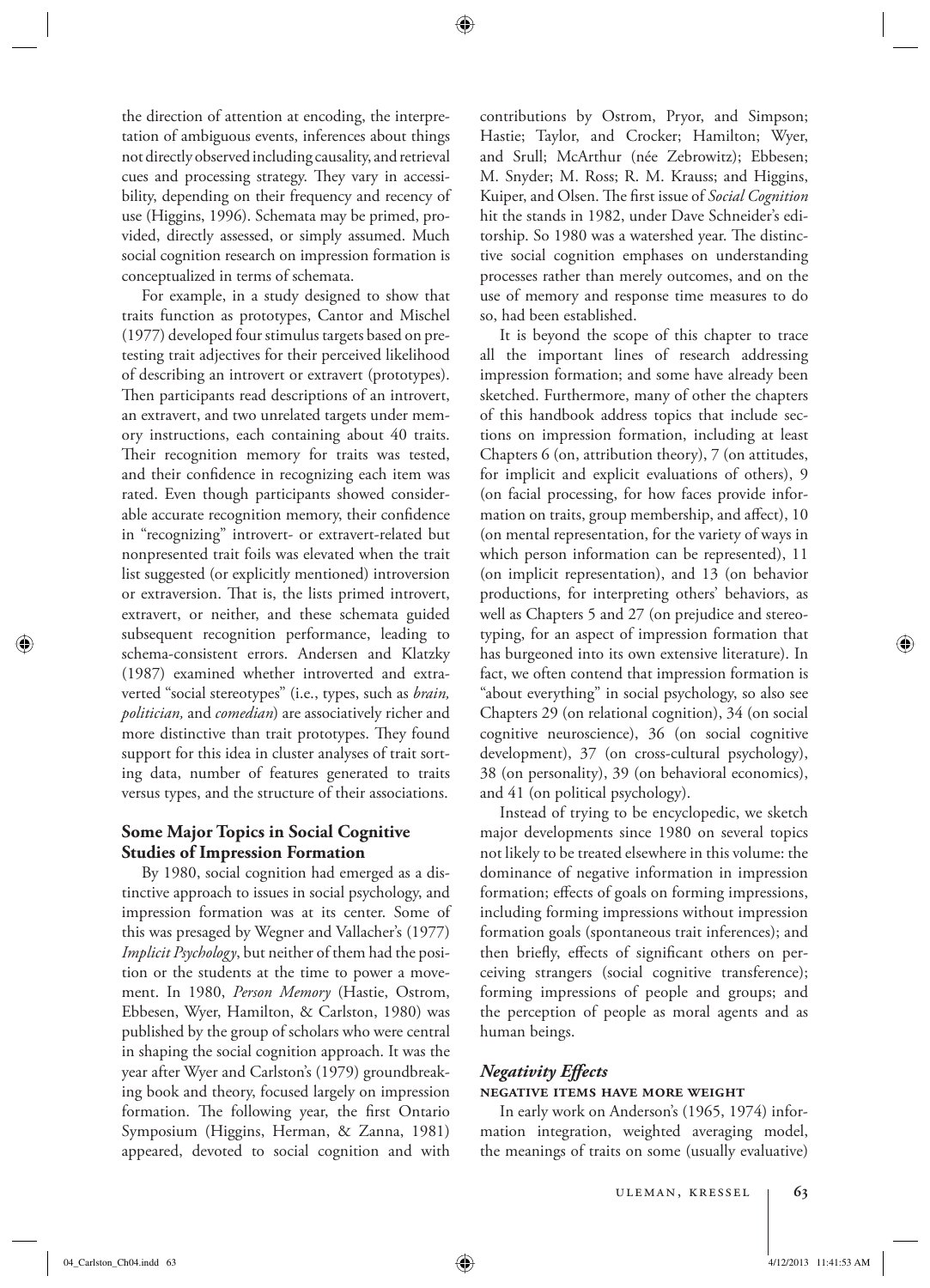dimension that described a target were averaged to predict the overall impression. One finding was that negative (and extreme) traits were given greater weight in the average, so that  $a - 5$  (dishonest) and a  $+1$  (polite) produced a  $-3$  rather than a  $-2$ . Several models attempted to explain this, in terms of stimulus values. Skowronski and Carlston (1989) outline all these models clearly, along with their failings. Expectancy-contrast theories assume that stimuli for impressions are evaluated relative to a standard that is moderate and positive, and that this produces contrast effects (more extreme evaluations) for the stimuli. Such standards (e.g., adaptation levels) do exist, but they should already be incorporated into the original evaluations of the individual stimulus items (traits). Frequency-weight theories assume that more costly (Jones & McGillis, 1976) or more novel (Fiske, 1980) behaviors are more informative and hence weighted more heavily. Although there is some support for these theories, there is also research indicating that cost and novelty do not completely account for the greater weight of negative (and extreme) behaviors. Finally, range theories (e.g., Wyer, 1973) predict impressions from the overlap in the range of (usually evaluative) implications of the behaviors or traits. Unfortunately, these theories break down when there are three or more cues.

Skowronski and Carlston (1989) offered their own "category diagnosticity approach," which states that cues (traits, behaviors, etc.) have more weight if they are more diagnostic of the dimension or category of judgment. Diagnosticity is defined in terms of reducing uncertainty in choosing among responses or categories, consistent with Shannon and Weaver (1949) definition of information. This definition, coupled with the observation that negative (and extreme) behaviors are generally more diagnostic, produces negativity effects. Note that diagnosticity reflects perceivers' implicit theories of relations between cues and judgments, which may or may not be captured by cue properties alone, such as how novel or ambiguous or counternormative the cues are. Critically, the diagnosticity of cues depends on their meaning in the context of particular judgment tasks and is not inherent in any invariant property of the cues in isolation. Skowronski and Carlston (1989) cite considerable evidence supporting this formulation, including Reeder and Brewer's (1979) work on how schemata for judging ability and morality differ, with a positivity bias more common for ability and a negativity bias more common for morality. Superior performance (which is positive) is more diagnostic of high ability than poor performance (which is negative) is of low ability because anyone can have a bad day, whereas immoral behavior (negative) is more diagnostic of morality than is moral behavior (positive) because even evil people can act good. Thus, behavior diagnosticity is not independent of domain or valence.

#### **personality domain effects**

 Wojciszke, Brycz, and Borkenau (1993) documented differences between positivity and negativity biases in the ability and morality domains, by varying behavioral extremity. Participants read about targets who performed four behaviors, all either in the ability or morality domain, and all either moderate or extreme. They found that in terms of trait inferences and global evaluations, "extremely evaluative information results in negativity effects whereas moderately evaluative information results in positivity effects" (p.  $332$ ). There were two main effects and no interaction. And ratings were positive for ability but negative for morality. Their findings link to Skowronski and Carlston (1989) in that more extreme behaviors were more prototypical for relevant traits. But their larger claim is that these two main effects "reflect the goals and interests of perceivers. . . . If they [others] are not competent . . . they [perceivers] can usually turn to someone else....In contrast, perceivers are more affected by the immoral than moral behavior of other persons because immoral behavior may threaten perceivers' well-being . . . " (p. 333). Therefore, domain and perceivers' potential outcomes are crucial. Immorality in others is more harmful than competence is beneficial, so the result is a bias toward negativity. This focus on the consequences of behaviors for perceivers, as a determinant of target ratings, is supported and elaborated by Vonk (1996, 1998).

#### **processing differences**

There are also important valence differences in early stages of information processing. Pratto and John (1991) found that negative information automatically attracts attention more than positive information and leads to higher incidental memory (free recall). They measured the capture of attention by asking subjects to name the colors in which trait words were printed. Subjects were significantly slower to name colors for negative traits (23 milliseconds across three studies) because negative traits captured more of their attention. This was unrelated to traits' extremity or base rates. Although not tested here, these automatic effects might well contribute to negativity effects in impression formation,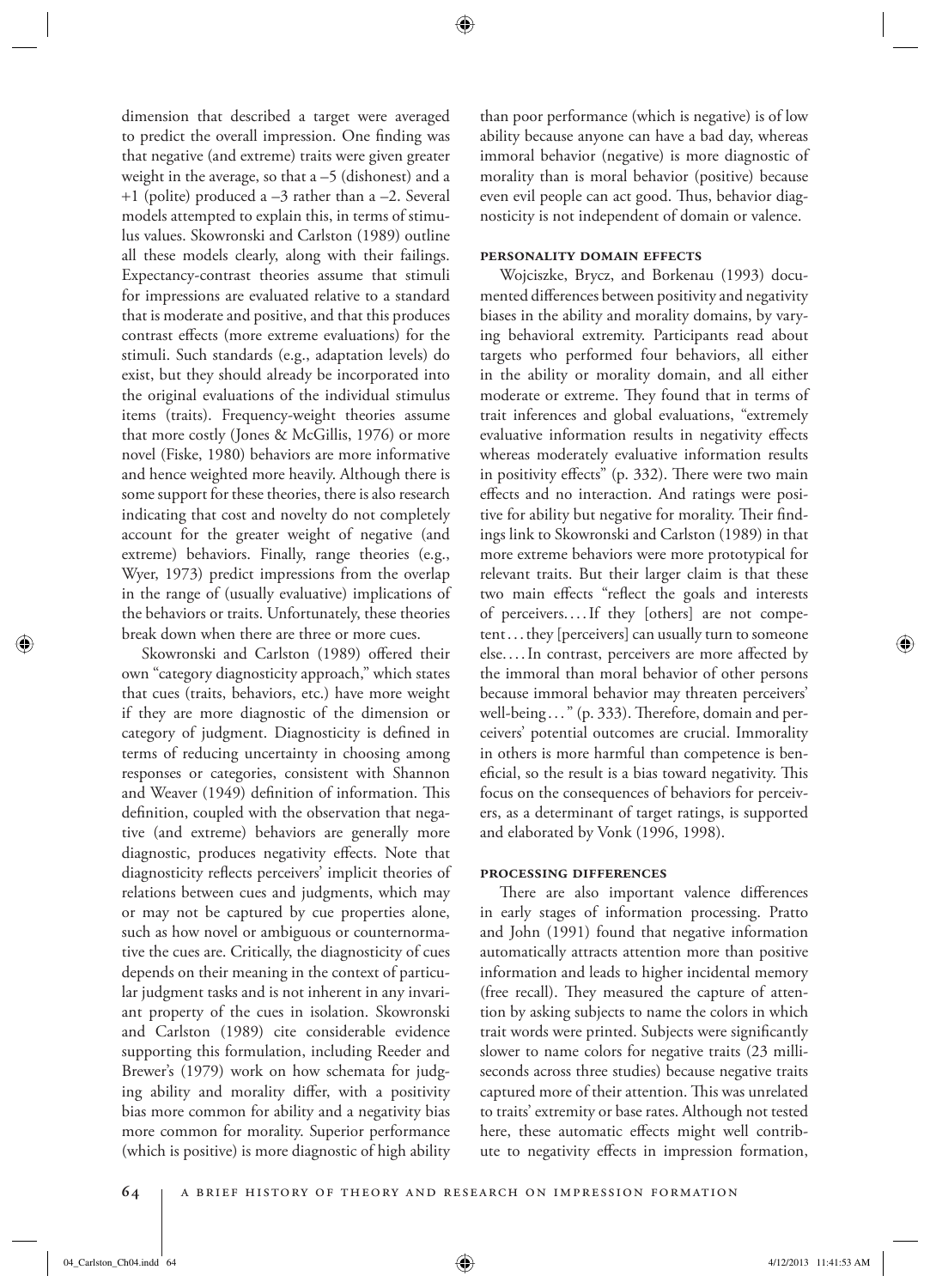especially when subjects do not have an impression formation goal and when impressions are memory based. Such effects differ from those based on diagnosticity because they are insensitive to extremity, which usually correlates with diagnosticity.

Processing differences were also found by Abele and Bruckmueller (2011), but based on domain rather than valence. After Wojciszke et al.'s (1993) emphasis on perceivers' outcomes, they posited that of the Big Two domains noted above agency (competence) and communion (including morality)—communal traits would be processed more readily. They used a pool of 112 traits rated on valence, agency, and communion, and balanced for frequency in German. Communal traits were recognized faster than agency traits in a lexical decision task, and were categorized faster by valence than agency words, independent of valence. Forty behaviors implying helpful and friendly (for communal) and competent and determined (for agency) were probed for their trait implications; responses were faster for communal behaviors, and this was also unaffected by counterbalanced valence. Finally, participants freely described a fellow student. Communal traits were used more frequently than agency traits and occurred earlier in the descriptions. This "preferential processing" of communal information is functional because communal traits have greater potential to help or harm perceivers and to signal approach or avoidance. It is also consistent with De Bruin and Van Lange's (2000) demonstration that people select communal over agency information to find out about a future interaction partner, and spend more time reading the communal information.

# **generality of negativity**

Negativity effects are quite general. Klein (1996) showed that negative personality traits were more predictive of overall evaluations and voting behavior than positive traits. And negativity effects go beyond impression formation. Baumeister, Bratslavsky, Finkenauer, and Vohs (2001) and Rozin and Royzman (2001) offered wide-ranging surveys of the ways in which negative information dominates positive. Baumeister et al. (2001) reviewed research on relationships, emotions, learning and memory, neuroscience, the self, health, and so forth. Rozin et al. (2001) were even broader, drawing on literary, historical, religious, and cultural material. They note four ways in which negative events have more weight. Negative events are more potent than equally positive events; they have steeper gradients,

in that negativity increases more rapidly with approach in space or time; they dominate equally positive events when information is integrated (seen clearly in impression formation); and they are more differentiated and complex. This last feature is seen in the 20 languages Rozin, Berman, and Royzman (2010) surveyed, in that negative events are more likely to be lexicalized and are described by marked rather than unmarked adjectives.

 Compelling as this generality is, it is unclear how much these negativity effects are based on the same processes. After all—as with assimilation and contrast effects—dividing phenomena into dichotomous categories such as positive and negative is almost guaranteed to combine outcomes with diverse origins. Yet negativity in all its varieties is widespread. The search for unifying processes, more specific than general appeals to evolutionary survival, will continue.

# *Goals: Conscious and Nonconscious, Present and Absent*

Goals have top-down effects on a wide variety of psychological processes (see Chapter 23) and impression formation is no exception. They create expectancies, make relevant concepts selectively active or inactive, shape interpretations and memories, entail standards of comparison, and so forth. In an early symposium at Harvard University on person perception, Jones and Thibaut (1958) emphasized the importance of situations, roles, and goals for impression formation. They described value maintenance, causal-genetic, and situation-matching goals as each producing its unique "inferential set." Cohen  $(1961)$  looked at goals' effects on the resolution of inconsistent trait information. Those presented with trait lists and given the goal of conveying their impressions to others were more likely to ignore inconsistent information and form extreme impressions. Hoffman and colleagues examined effects of goals on how others are construed from behaviors. Hoffman, Mischel, and Mazze (1981) showed that memory and empathy goals favored construal in goal terms, whereas impression formation and prediction goals favored trait terms. Hoffman, Mischel, and Baer (1984) showed that verbal (vs. nonverbal) communication goals make perceivers more likely to use trait constructs.

Hilton and Darley (1991) summarized the effects of a variety of interpersonal goals on impression formation. They distinguish between action and assessment "sets," and within assessment, they distinguish between effects of global and circumscribed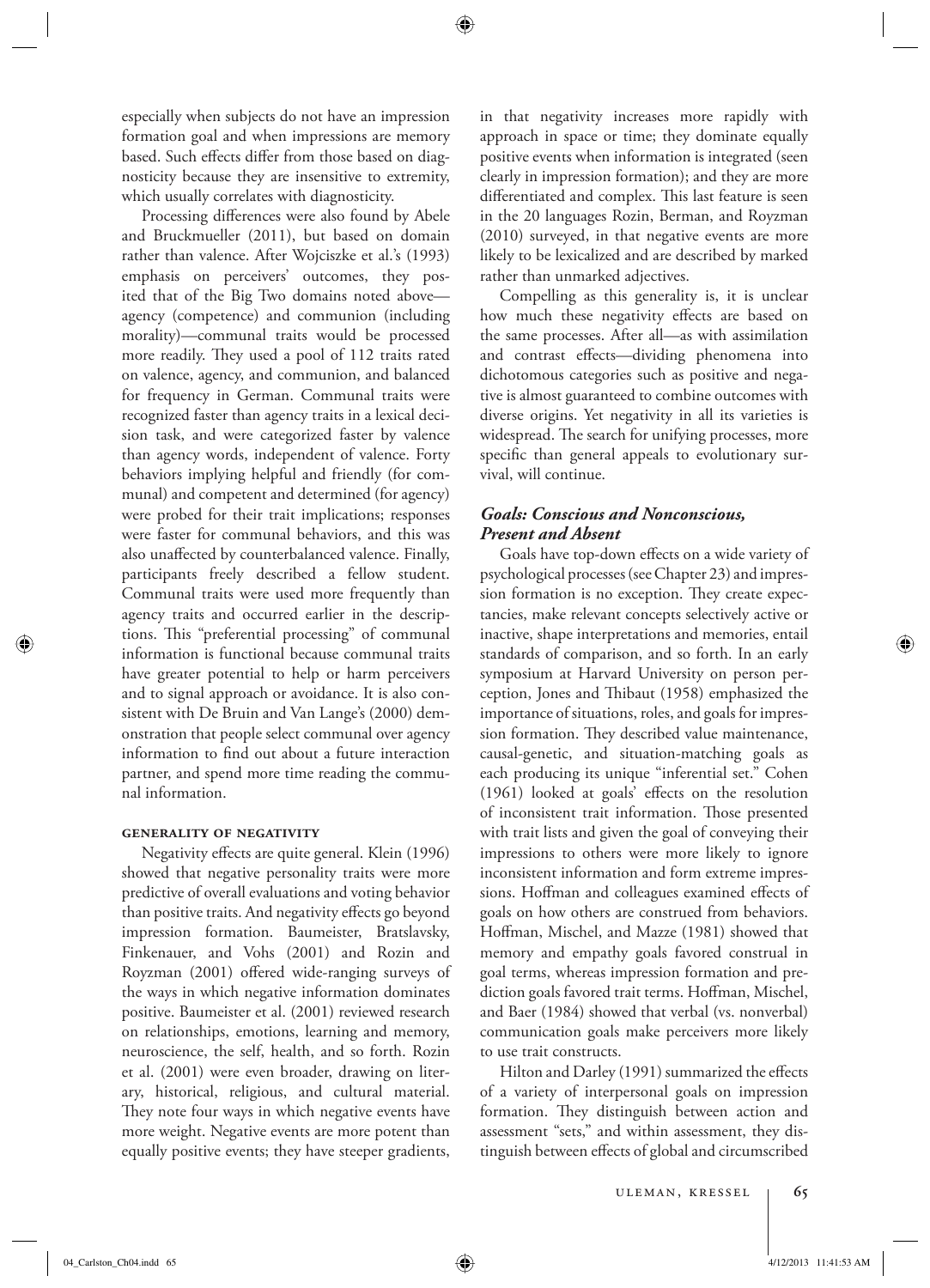sets. Not surprisingly, different sets have different effects. One influential example concerns power, defined and manipulated in various ways. Fiske initially looked at effects of powerlessness, that is, being dependent on others for desirable outcomes (Erber & Fiske, 1984; Neuberg & Fiske, 1987), and followed up with studies of effects of power and dominance in producing biased perception and inequality (Goodwin, Operario, & Fiske, 1998). Since then, studies of effects of power, powerlessness, and differential status on impression formation have multiplied, adding to a still-developing and complex picture (e.g., Overbeck & Park, 2006; Vescio & Guinote, 2010; see also Chapter 28).

### **nonconscious goals**

 Much of the early work manipulated goals explicitly, or put participants into situations in which they were presumed to have various goals. But the number of possible goals is innumerable, and simply describing effects of various classes of goals—from Jones and Thibaut's (1958) through Hilton and Darley's (1991) to Fiske's (2004) classifications, to say nothing of McDougall's (1908) teleological instincts—can be tedious and arbitrary, unless one is interested in particular goals. However, the study of goals' effects on impression formation took a whole new turn with the advent of modern approaches to unconscious goals (see Chapter 23; see also Dijksterhuis & Aarts, 2010).

 Using priming methods, Bargh (1990) and his colleagues showed how to activate specific goals without participants' awareness, thereby avoiding effects of demand characteristics and participants' theories of goals' effects. In contrast to primed semantic concepts, primed goal effects persist over time unless and until the goal is satisfied, and also differ in other ways. In a now-classic demonstration, Chartrand and Bargh (1996) showed that impression formation and memorization goals could be primed unconsciously and that these unconscious goals had the same effects on memory for person information—in both amount and clustering in free recall—that Hamilton et al. (1980) showed for conscious goals.

 Moskowitz, Gollwitzer, Wasel, and Schaal (1999) were interested in the ways that chronic egalitarian goals may inhibit the activation of stereotypes. They first established that those with and without chronic egalitarian goals had the same knowledge of stereotypes. Then they showed that priming these stereotypes reduced response times to stereotype features among those without chronic egalitarian goals, but

not among those with such goals. Thus, chronic egalitarian "goals are activated and used preconsciously to prevent stereotype activation, demonstrating both the controllability of stereotype activation and the implicit role of goals in cognitive control" (p. 167). Moskowitz, Li, and Kirk (2004) demonstrated how nonchronic goals that one temporarily adopts, but then from which one consciously disengages, can continue to operate preconsciously. They call this "implicit volition," and it represents another instance of nonconscious goals. Although most of the work on conscious and nonconscious control of the effects of beliefs and expectancies on impression formation has occurred in the context of stereotyping (because controlling stereotypes is both desirable and problematic), the nonconscious activation and control processes it delineates are more broadly applicable to impression formation. (For much more on inhibiting or counteracting the effects of beliefs and expectations, especially stereotypes, on impression formation; see Chapter 5).

# **impressions without goals; spontaneous trait inferences**

 Srull and Wyer (1979) were interested in the conditions under which traits are inferred from behaviors. They posited that such inferences required, among other things, the goal of forming an impression. Winter and Uleman (1984) doubted this. They presented a set of trait-implying sentences to participants who were merely asked to memorize them. Cued recall results indicated that trait inferences did occur, and other tests showed that participants were unaware of inferring them. These unintended and unconscious inferences were dubbed spontaneous trait inferences (STIs). Subsequent studies showed that they occur under other goal instructions, such as identifying the gender of each pronoun in the sentences, or judging whether you would do the behaviors described. These and other goals affect the likelihood of STIs, even as they remain unintended and unconscious (Uleman & Moskowitz, 1994). Although most STI research has used verbal descriptions of behavior, visual presentations also support them (Fiedler, Schenck, Watling, & Menges, 2005). And not surprisingly, individual differences play a role. Participants who differ in authoritarianism also differ in their inferences (Uleman, Winborne, Winter, & Shechter, 1986), and those high on the personal need for cognition are more likely to make STIs (Moskowitz, 1993).

 Other inferences occur spontaneously, including causes, goals, beliefs, counterfactuals, and values (see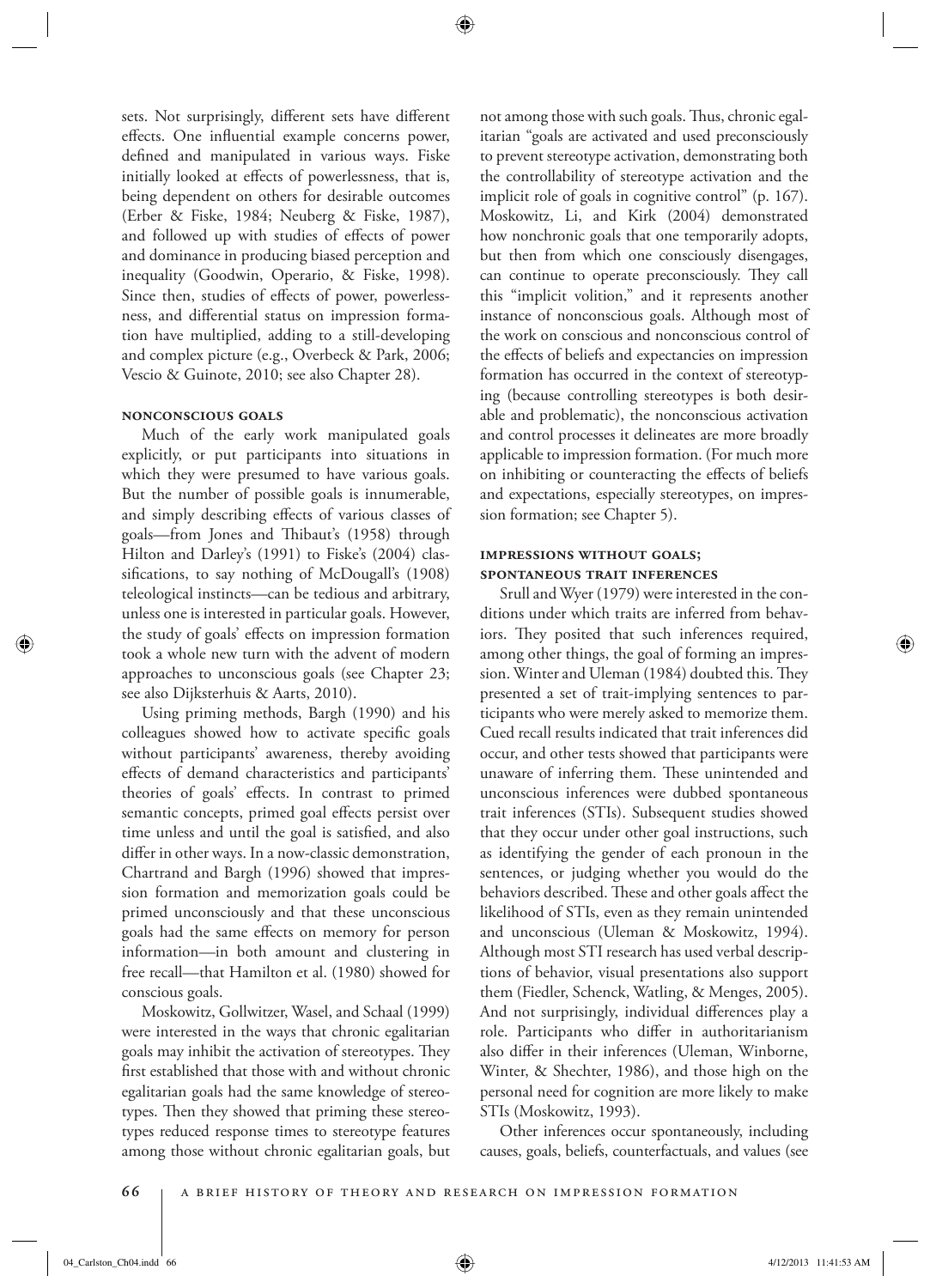Uleman, Saribay, & Gonzalez, 2008, pp. 335–336, for a review), all with clear implications for impression formation. Furthermore, Ham and Vonk (2003) have shown that traits and situations can be inferred simultaneously, as when "John gets an A on the test" implies both *smart* and *easy*. These inferences are likely inputs to conscious attributional and impression formation processes. Trait inferences from behaviors can also become erroneously associated with informants rather than actors (Skowronski, Carlston, Mae, & Crawford, 1998), in which case they are called spontaneous trait transferences  $(STTs)$ . That is, if I tell you that John is smart, I am more likely to be judged as smart later. An interesting research literature explores the processing differences between STIs and STTs (Carlston & Skowronski, 2005).

 Are STIs about actors or merely their behaviors? Some of the paradigms used to detect STIs (e.g., lexical decision, and probe reaction time) merely detect concept activation, and results from the cued recall paradigm were ambiguous with regard to reference. These paradigms were not developed to detect relations between actors and trait concepts. This changed with Carlston and Skowronski's savings-in-relearning paradigm (Carlston & Skowronski, 1994). In it, participants "familiarlized themselves" with photo–behavior pairs. Then after some intervening tasks, they studied pairs of photos and traits, some of which reflected the STIs presumably made earlier and some of which were novel. When tested on these paired associates, learning was better for the pairs reflecting initial STIs than for the other pairs. This "savings" shows that STIs are about actors because the savings is specific to traitactor pairs. Todorov and Uleman (2002) used a false recognition paradigm to make the same point. They had participants study photo-behavior pairs for a subsequent memory test, and after some delay, presented photo–trait pairs and asked whether the traits had appeared in the sentences with the photos. (Some of the sentences contained traits, and others did not.) False recognition rates were higher when implied traits were presented with the photos about whom the traits were implied than with other familiar photos.

 Recently, researchers have recognized that paradigms tapping trait activation and trait binding to actors tap separable stages of the impression formation process. First, trait concepts are activated by behaviors, and then they are bound to the actor. Finally, explicit trait inferences may (or may not) occur. This is illustrated in two lines of research. Saribay, Rim, and Uleman (2012) primed either independent or interdependent self-concepts. Using stimulus material affording both trait and situation inferences, they found that priming had no effect on spontaneous activation or binding of traits or situations. But it did affect explicit inferences. Priming independence increased explicit trait relative to situation inferences, whereas priming interdependence did not.

In a series of studies of the effects of unconscious goals on STI, Rim, Min, Uleman, Chartrand, and Carlston (2012) primed an affiliation goal, without participants being aware of the prime's effects. Using a lexical decision STI task, they found that primed participants took longer to recognize nontrait concepts, relative to participants not so primed. This "goal shielding" thereby focused attention on affiliation relevant concepts, namely traits, and left other concepts relatively inaccessible. In a second study, they used the false recognition STI task and found that affiliation priming bound positive traits to actors more than negative traits. Thus, the unconscious affiliation goal produced goal shielding (which was insensitive to trait valence) at the activation stage, and trait binding that was sensitive to trait valence at the binding stage. This suggests that the well-known positivity bias in affiliation is due to selective binding of positive inferences to actors and not to selective activation of positive traits.

The "stages" approach to STI and impression formation in general can become quite complex. In the Rim et al. (2012) work referred to above, there are three stages: unconscious goal activation, selective focusing on traits (vs. nontraits), and selective binding of positive traits. If these feed into subsequent explicit inferences, a fourth stage is added. Recent work by Ferreira et al. (2012) throws light on the transition to this last stage by identifying an "inference monitoring process" that is engaged by conscious impression formation goals. This process produces "awareness and monitoring of otherwise unconscious inferences " . . . so they can be "used toward attaining conscious goals" (p. 2). Evidence for this process came to light in a series of studies that addressed the following paradox. Hamilton et al. (1980) found clustering in free recall when target behaviors were learned under impression formation but not memory instructions, suggesting that trait-based clusters only formed under impression formation. But Winter and Uleman (1984) found that people infer traits even under memory instructions. So why was there no such clustering by traits in Hamilton et al. (1980) under memory instructions? The inference monitoring process provides a tentative answer.

04\_Carlston\_Ch04.indd 67 4/12/2013 11:41:53 AM  $\bigoplus$ 

⊕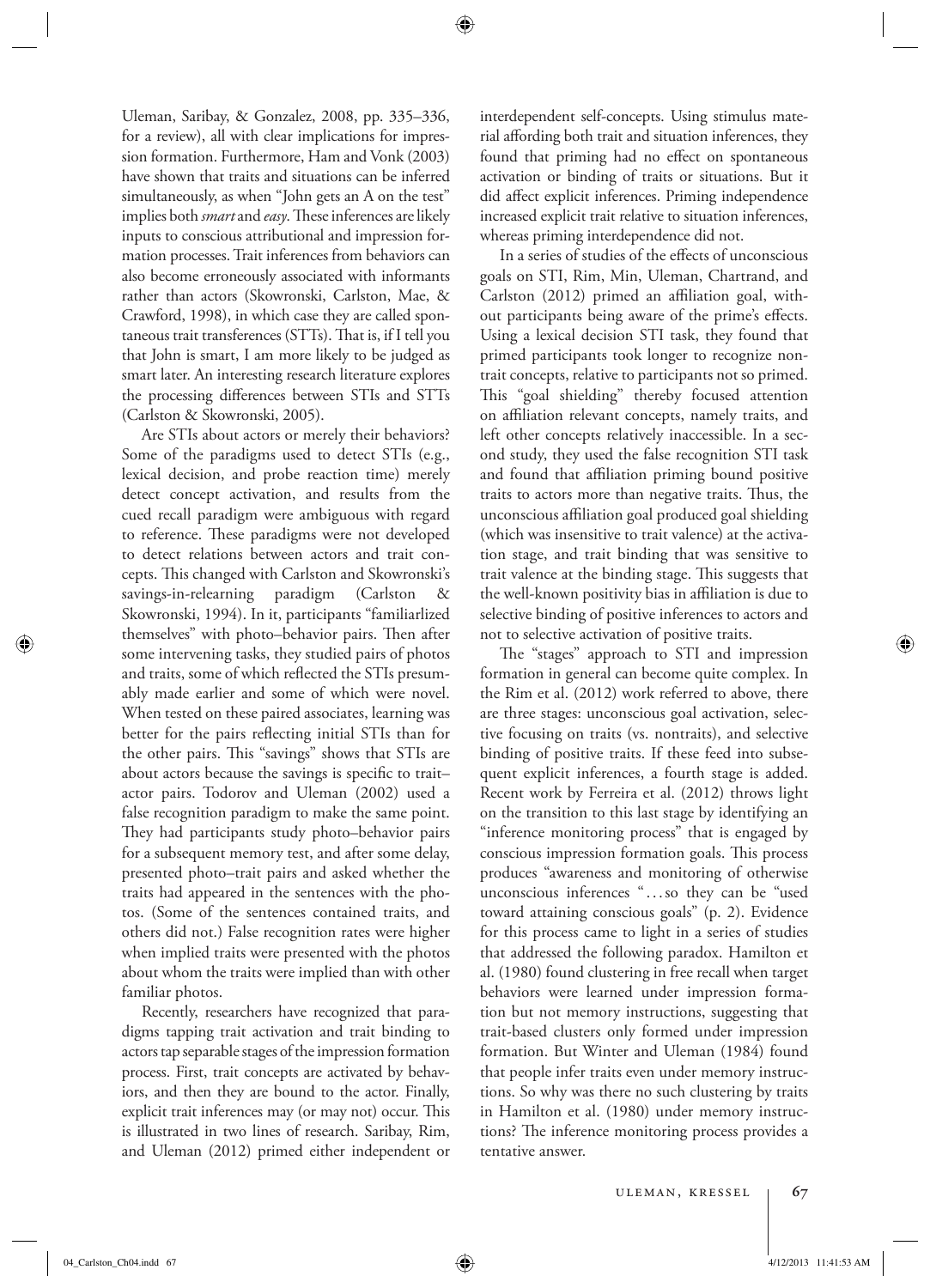Finally, consider automatic processes, their role in STI, and their definition. Much of the initial work on STI in the mid-1980s sought to examine whether or not it is automatic, according to the criteria delineated by Bargh (1994) 10 years later: awareness, intention, efficiency, and control. STI is clearly unconscious, unintended, and relatively (but not completely) efficient. But it is subject to at least indirect control, as noted above (e.g., Rim et al., 2012; Uleman & Moskowitz, 1994). Part of the problem is that Bargh's four criteria do not always covary; thus, "automatic" in this sense in not a unitary concept (see Chapter 12). It also has the disadvantage that any task shown to be automatic, even in part, becomes viewed as beyond conscious control. This has been particularly true of research on stereotyping (e.g., Bargh, 1999), but it occurs elsewhere too. The solution is to abandon the dichotomous and mutually exclusive definitions of automatic and controlled processes and to adopt a model and procedures that recognize that both automatic and controlled processes operate in almost any task of sufficient complexity to be of interest to social psychologists. Jacoby's (1991) process dissociation procedure (PDP) does this. It was used to examine STI first by Uleman, Blader, and Todorov (2005), and most recently by McCarthy and Skowronski (2011a). These results show that STI involves both automatic and controlled processes, operating together. Thinking of automatic and controlled as a dichotomy is less useful than conceiving of them as independent processes that both contribute to social cognition.

There is much more to STIs (as well as the other topics we have touched on). A more complete version of the STI story was recently published by Uleman, Rim, Saribay, and Kressel (2012).

### *Other Topics*

These are only a few topics illustrating the social cognitive approach to impression formation. Here are three others that we might have covered more fully, had there been more space.

## **social cognitive transference**

 Rather than conceiving of impressions as formed from observations of behavior and inferences of traits, this work takes existing conceptions of significant others as the starting point for forming impressions of strangers. If a stranger shares some features with a significant other, additional features of the significant other are assumed or extrapolated onto the stranger. This holds for traits, evaluations,

and the other usual features of impressions, but also for a wide range of the perceivers' other responses to strangers, including emotions, aspects of the perceivers' self-concepts (relational selves) when with the significant other, and perceivers' behaviors. Thus, social cognitive transference engages a wider range of dependent variables and extends the usual definition of an "impression" (see Andersen, Reznik, & Glassman, 2005).

#### **impressions of persons and groups**

 How is impression formation of persons similar to and different from impressions of groups, and how are these related? This is an old set of questions related to stereotyping (e.g., Rothbart, 1978) that has acquired new life in research by Hamilton, Sherman, and colleagues on group entitativity, that is, group cohesion, longevity, impermeability of boundaries, and so forth (e.g., Lickel, Hamilton, & Sherman, 2001). In an interesting connection with STIs, Crawford, Sherman, and Hamilton (2002) showed that spontaneously inferred traits about one member of a group are generalized to other group members if the group is high in entitativity, but not otherwise.

#### **people as moral agents and objects**

 Judging people on a moral dimension has long been recognized as a high priority of perceivers. What is less clear is how targets' morality is judged, that is, what constitutes morally good and bad behavior, and when judgments based on behaviors (or group membership, etc.) affect perceptions of targets' temporary states of mind or enduring traits. To what degree are these judgments cognitive versus affective or emotional? To what extent are the inference processes conscious or nonconscious, deliberate or spontaneous, automatic and controlled, or post hoc justifications? And who is accorded the status of a moral agent, rather than being dehumanized? The social cognitive approach to impression formation (along with, e.g., experimental philosophy, social neuroscience, and developmental psychology) are contributing much to addressing and refining such questions. A quick overview of some recent viewpoints in this area is provided by Gray, Young, and Waytz's (2012) target article and reactions to it.

# **The Future of Social Cognition and Impression Formation**

 Social cognition is an experimental approach to understanding our thoughts (conscious and not)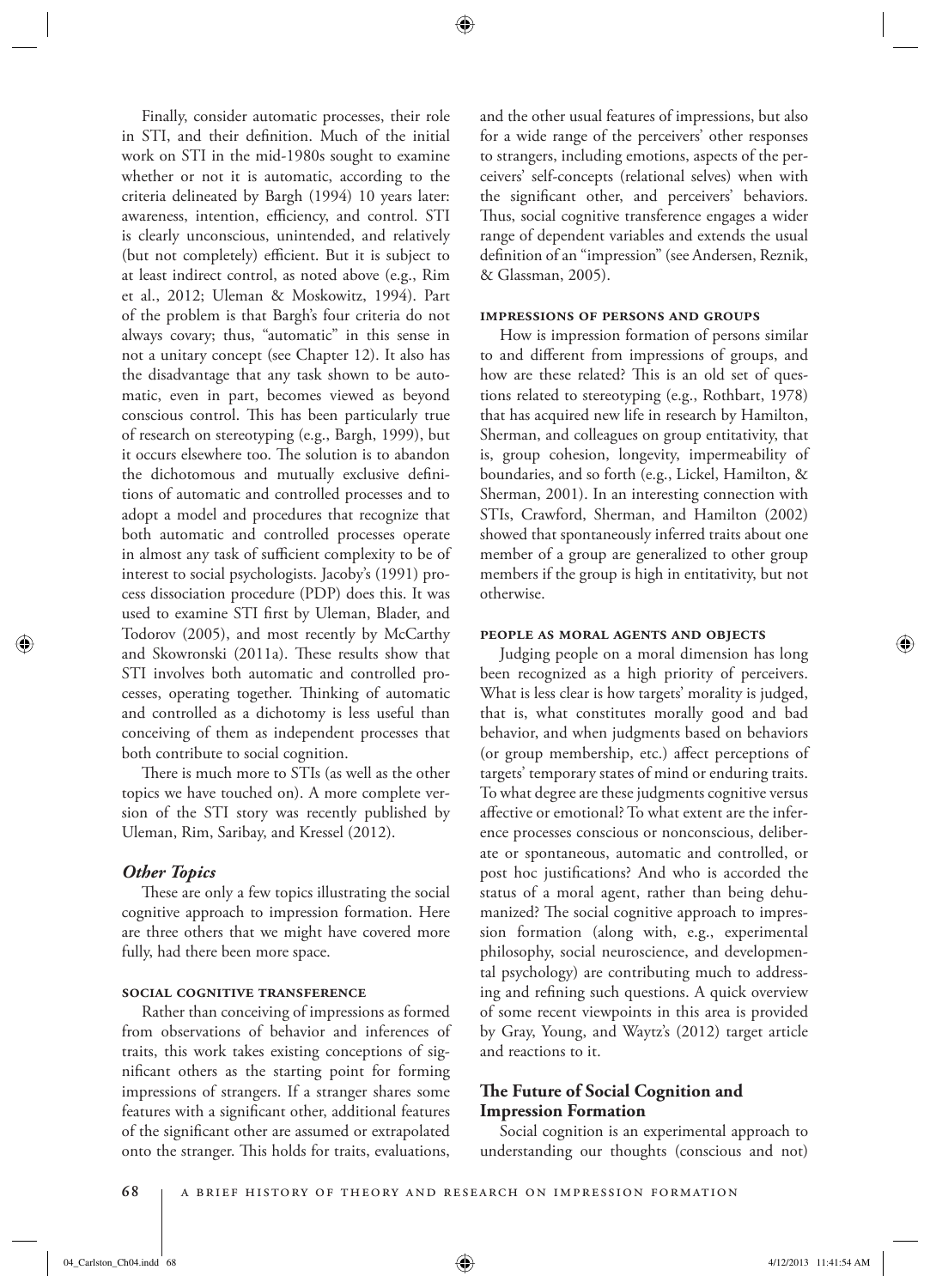about social events. Historically, it has focused on measures such as memory performance and response times, and on concepts such as automaticity and implicit cognitive organization (e.g., Uleman, Saribay, & Gonzalez, 2008). These methods and concepts continue to be adopted more and more widely, and newer methods (e.g., social neuroscience) that give us better tools to investigate processes are becoming part of the social cognitive approach. At the same time, conceptions of what "impression formation" is about have broadened well beyond traits and social preoccupations of the Western college sophomore. The legacy of social cognitive research on impression formation is secure, and the future is wide open.

#### **References**

- Aaker, J., Vohs, K. D., & Mogilner, C. (2010). Nonprofits are seen as warm and for-profits as competent: Firm stereotypes matter. *Journal of Consumer Research*, 37, 224-237.
- Abele, A. E., & Bruckmueller, S. (2011). The bigger one of the "Big Two"? Preferential processing of communal information. *Journal of Experimental Social Psychology*, 47, 935-948.
- Allport, F. H. (1924). *Social psychology*. Boston: Houghton Mifflin.
- Andersen, S. M., & Klatzky, R. L. (1987). Traits and social stereotypes: Levels of categorization in person perception. *Journal of Personality and Social Psychology* , *53* , 235–246 .
- Andersen, S. M., Reznik, I., & Glassman, N. S. (2005). The unconscious relational self. In R. R. Hassin, J. S. Uleman, & J. A. Bargh (Eds.), *The new unconscious* (pp. 421-481). New York: Oxford University Press.
- Anderson, C., & Shirako, A. (2008). Are individuals' reputations related to their history of behavior? *Journal of Personality and Social Psychology,94* , 320–333 .
- Anderson, J. R., & Bower, G. H. (1973). *Human associative*  memory. Washington, D.C.: Winston & Sons.
- Anderson, N. H. (1965). Averaging versus adding as a stimulus-combination rule in impression formation . *Journal of Experimental Psychology, 70* , 394–400 .
- Anderson, N. H. (1971). Two more tests against change of meaning in adjective combinations . *Journal of Verbal Learning and Verbal Behavior* , *10* , 75–85 .
- Anderson, N. H. (1974). Cognitive algebra. In L. Berkowitz (Ed.), *Advances in Experimental Social Psychology* (Vol. 7 , pp. 1-101). New York: Academic Press.
- Anderson, N. H. (1981). *Foundations of information integration*  theory. New York: Academic Press.
- Asch, S. E. (1946). Forming impressions of personality . *Journal of Abnormal and Social Psychology* , *41* , 258–290 .
- Asch, S. E., & Zukier, H. (1984). Thinking about persons. *Journal of Personality and Social Psychology* , *46* , 1230–1240.
- Baer, J., Kaufman, J. C., & Baumeister, R. F. (Eds.) (2008). *Are*  we free? Psychology and free will. New York: Oxford University Press.
- Bargh, J. A. (1990). Auto-motives: Preconscious determinants of social interaction. In E. T. Higgins & R. M. Sorrentino. (Eds.), *Handbook of motivation and cognition: Foundations*  of social behavior (Vol. 2, pp. 93-130). New York: Guilford Press.
- Bargh, J. A. (1994). The four horsemen of automaticity: Awareness, intention, efficiency, and control in social cognition. In R. S. Wyer, Jr., & T. K. Srull (Eds.), *Handbook of*  social cognition: Vol. 1, Basic processes (2nd ed., pp. 1-40). Hillsdale, NJ: Erlbaum.
- Bargh, J. A. (1999). The cognitive monster: The case against the controllability of automatic stereotype effects. In S. Chaiken & Y. Trope (Eds.), *Dual-process theories in social psychology* (pp. 361-382). New York: Guilford Press.
- Bartlett, F. C. (1932). *Remembering: A study in experimental and*  social psychology. New York: Cambridge University Press.
- Baumeister, R. F. (1987). How the self became a problem: A psychological review of historical research . *Journal of Personality and Social Psychology* , *52* , 163–176 .
- Baumeister, R. F., Bratslavsky, E., Finkenauer, C., & Vohs, K. D. (2001). Bad is stronger than good. Review of General *Psychology* , *5* , 323–370 .
- Bem, D. J. (1967). Self-perception: An alternative interpretation of cognitive dissonance phenomena . *Psychological Review, 74* , 183–200.
- Bieri, J. (1955). Cognitive complexity-simplicity and predictive behavior. *Journal of Abnormal and Social Psychology*, 51, 263–268 .
- Brambilla, M., Rusconi, P., Sacchi, S., & Cherubini, P. (2011). Looking for honesty: The primary role of morality (vs. sociability and competence) in information gathering. *European Journal of Social Psychology, 41* , 135–143 .
- Bruner, J. S. (1957). On perceptual readiness . *Psychological Review* , *64* , 123–152 .
- Byrne, D., London, O., & Reeves, K (1968). The effects of physical attractiveness, sex, and attitude similarity on interpersonal attraction. *Journal of Personality*, 36, 259-271.
- Cantor, N., & Mischel, W. (1977). Traits as prototypes: Effects on recognition memory . *Journal of Personality and Social Psychology* , *35* , 38–48 .
- Carlston, D. E., & Skowronski, J. J. (1994). Savings in the relearning of trait information as evidence for spontaneous inference generation . *Journal of Personality and Social Psychology* , *66* , 840–856 .
- Carlston, D. E., & Skowronski, J. J. (2005). Linking vs. thinking: Evidence for the different associative and attributional bases of spontaneous trait transference and spontaneous trait inference. *Journal of Personality and Social Psychology* , *89* , 884–898 .
- Carpenter, K. K. (1992). Inside/outside, which side counts? In R. V. H. Dover, K. E. Seibold, &. J H. McDowell (Eds.), Andean cosmologies through time (pp. 115-136). Bloomington, IN: Indiana University Press.
- Chartrand, T. L., & Bargh, J. A. (1996). Automatic activation of impression formation and memorization goals: Nonconscious goal priming reproduces effects of explicit task instructions. *Journal of Personality and Social Psychology* , *71* , 464–478 .
- Christiansen, N. D., Wolcott-Burnam, S. B., Janovics, J. E., Quirk, S. W., & Burns, G. N. (2005). The good judge revisited: Individual differences in the accuracy of personality judgments. Human Performance, 18, 123-149.
- Cohen, A. R. (1961). Cognitive tuning as a factor affecting impression formation. *Journal of Personality*, 29, 235-245.
- Collins, A. M., & Quillian, M. R. (1969). Experiments on semantic memory and language comprehension. In L. W. Gregg (Ed.), *Cognition and learning*. New York: Wiley.
- Crawford, M. T., Sherman, S. J., & Hamilton, D. L. (2002). Perceived entiativity, stereotype formation, and the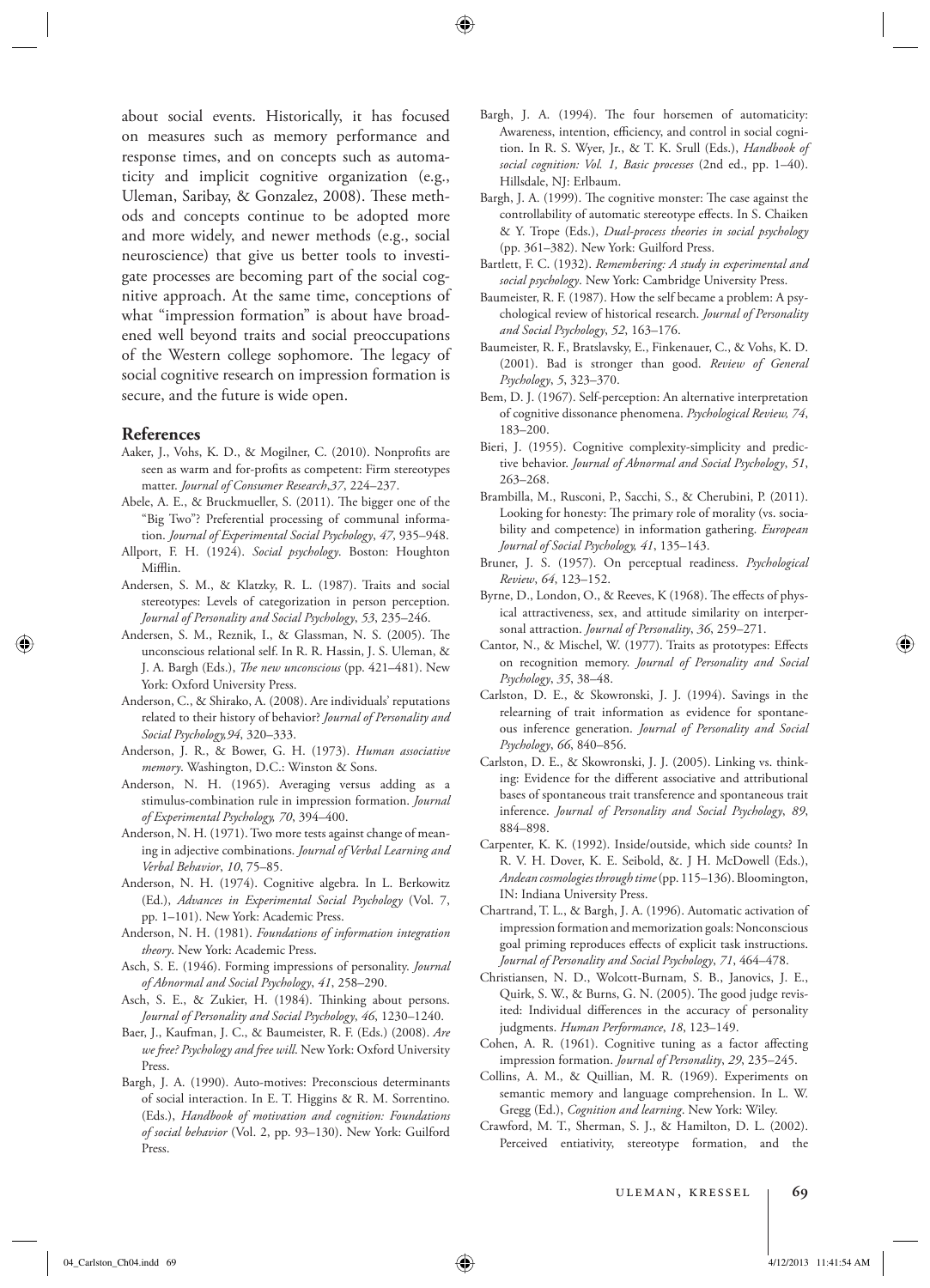interchangeability of group members . *Journal of Personality and Social Psychology* , *83* , 1076–1094 .

- Cronbach, L. (1955). Processes affecting scores on "understanding of others" and "assumed similarity." Psychological Bulletin, *52* , 177–193 .
- Crowne, D. P., & Marlowe, D. (1960). A new scale of social desirability independent of psychopathology . *Journal of Consulting Psychology* , *24* , 349–354 .
- Cuddy, A. J. C., Fiske, S. T., & Glick, P. (2007). The BIAS map: Behaviors from intergroup affect and stereotypes. *Journal of Personality and Social Psychology* , *92* , 631–648 .
- Dawes, R. M., & Smith, T. (1985). Attitude and opinion measurement. In G. Lindzey & E. Aronson (Eds.), *Handbook of*  social psychology (3rd ed., Vol. 1., pp. 509-566). New York: Random House.
- De Bruin, Ellen N. M., & Van Lange, Paul A. M. (2000). What people look for in others: Influences of the perceiver and the perceived on information selection. Personality and Social *Psychology Bulletin, 26* , 206–219 .
- Dennett, D. C. (2011). *"My brain made me do it" (when neuroscientists think they can do philosophy).* Max Weber Programme, European University Institute, Florence, Italy.
- De Soto, C. B., London, M., & Handel, S. (1965). Social reasoning and spatial paralogic. *Journal of Personality and Social Psychology* , *2* , 513–521 .
- Dijksterhuis, A., & Aarts, H. (2010). Goals, attention, and (un) consciousness. *Annual Review of Psychology* , *61* , 467–490 .
- Erber, R., & Fiske, S. T. (1984). Outcome dependency and attention to inconsistent information . *Journal of Personality and Social Psychology* , *47* , 709–726 .
- Eyal, T., Hoover, G. M., Fujita, K., & Nussbaum, S. (2011). The effect of distance-dependent construals on schema-driven impression formation . *Journal of Experimental Social Psychology* , *47* , 278–281 .
- Ferreira, M. B., Garcia-Marques, L., Hamilton, D., Ramos, T., Uleman, J. S., & Jerónimo, R. (2012). On the relation between spontaneous trait inferences and intentional inferences: An inference monitoring hypothesis . *Journal of Experimental Social Psychology* , *48* , 1–12 .
- Fiedler, K., Schenck, W., Watling, M., & Menges, J. I. (2005). Priming trait inferences through pictures and moving pictures: The impact of open and closed mindsets. *Journal of Personality and Social Psychology* , *88* , 229–244 .
- Fiske, S. T. (1980). Attention and weight in person perception: The impact of negative and extreme behavior. *Journal of Personality and Social Psychology* , *38* , 889–906 .
- Fiske, S. T. (2004). *Social beings: A core motives approach to social*  psychology. Hoboken, NJ: John Wiley & Co.
- Fiske, S. T., Cuddy, A. J. C., Glick, P., & Xu, J. (2002). A model of (often mixed) stereotype content: Competence and warmth respectively follow from perceived status and competition. Journal of Personality and Social Psychology, 82, 878-902.
- Fiske, S. T., & Taylor, S. E. (1984). *Social cognition* . Reading, MA: Addison-Wesley.
- Funder, D. C. (1995). On the accuracy of personality judgment: A realistic approach. *Psychological Review*, 102, 652-670.
- Gage, N. L., & Cronbach, L. (1955). Conceptual and methodological problems in interpersonal perception . *Psychological Review* , *62* , 411–422 .
- Garcia-Marques, L., Ferreira, M. B., Nunes, L. D., Garrido, M. V., & Garcia-Marques, T. (2010). False memories and impressions of personality. *Social Cognition*, 28, 556–568 .
- Gill, M. J., & Swann, W. B. (2004). On what it means to know someone: A matter of pragmatics . *Journal of Personality and Social Psychology* , *86* , 405–418 .
- Gollin, E. S. (1954). Forming impressions of personality . *Journal of Personality* , *23* , 65–76 .
- Goodwin, S. A., Operario, D., & Fiske, S. T. (1998). Situational power and interpersonal dominance facilitate bias and inequality. *Journal of Social Issues*, 54, 677-698.
- Gray, K., Young, L., & Waytz, A. (2012). Mind perception is the essence of morality. Psychological Inquiry, 23, 101-124. See also commentaries and reply, pp. 125–215.
- Ham, J., & Vonk, R. (2003). Smart and easy: Co-occurring activation of spontaneous trait inferences and spontaneous situation inferences *. Journal of Experimental Social Psychology* , *39* , 434–447 .
- Hamilton, D. L., Leirer, V., & Katz, L. B. (1980). Cognitive representation of personality impressions: Organizational processes in 1st impression-formation . *Journal of Personality and Social Psychology* , *39* , 150–163 .
- Hamilton, D. L., & Zanna, M. P. (1974). Context effects in impression formation: Changes in connotative meaning. *Journal of Personality and Social Psychology* , *29* , 649–654 .
- Hardin, C., & Banaji, M. R. (1993). The influence of language on thought. *Social Cognition*, 11, 277-308.
- Harris, L., & Fiske, S. T. (2009). Social neuroscience evidence for dehumanized perception . *European Review of Social Psychology, 20* , 192–231 .
- Hastie, R. (1980). Memory for behavioral information that confirms or contradicts a personality impression. In R. Hastie, T. M. Ostrom, E. B. Ebbesen, R. S. Wyer Jr., D. L. Hamilton, & D. E. Carlston (Eds.). (1980). *Person memory: The cogni*tive basis of social perception (pp. 155-177). Hillsdale, NJ: Erlbaum .
- Hastie, R., & Kumar, P. A. (1979). Person memory: Personality traits as organizing principles in memory for behaviors. *Journal of Personality and Social Psychology* , *37* , 25–38 .
- Hastie, R., Ostrom, T. M., Ebbesen, E. B., Wyer, R. S. Jr., Hamilton, D. L., & Carlston, D. E. (1980). *Person mem*ory: The cognitive basis of social perception. Hillsdale, NJ: Erlbaum .
- Heider, F. (1944). Social perception and phenomenal causality. *Psychological Review* , *51* , 358–374.
- Henrich, J., Boyd, R., Bowles, S., Camerer, C., Fehr, E., & Gintis, H. (Eds.) (2004). *Foundations of human sociality: Economic experiments and ethnographic evidence from fifteen* small-scale societies. New York: Oxford University Press.
- Higgins, E. T. (1996). Knowledge activation: Accessibility, applicability, and salience. In E. T. Higgins & A. W. Kruglanski (Eds.), *Social psychology: Handbook of basic principles* (pp. 133-168). New York: Guilford Press.
- Higgins, E. T., Bargh, J. A., & Lombardi, W. J. (1985). Nature of priming effects on categorization. *Journal of Experimental Psychology: Learning, Memory, and Cognition* , *11* , 59–69 .
- Higgins, E. T., Herman, C. P., & Zanna, M. P. (1981). *Social*  cognition: The Ontario Symposium (Vol. 1). Hillsdale, NJ: Erlbaum .
- Higgins, E. T., Rholes, W. S., & Jones, C. R. (1977). Category accessibility and impression formation . *Journal of Experimental Social Psychology* , *13* , 141–154 .
- Hilton, J. L., & Darley, J. M. (1991). The effects of interaction goals on person perception. In M. P. Zanna (Ed.), *Advances in Experimental Social Psychology* (Vol. 24 , pp. 235–267 ). San Diego, CA: Academic Press.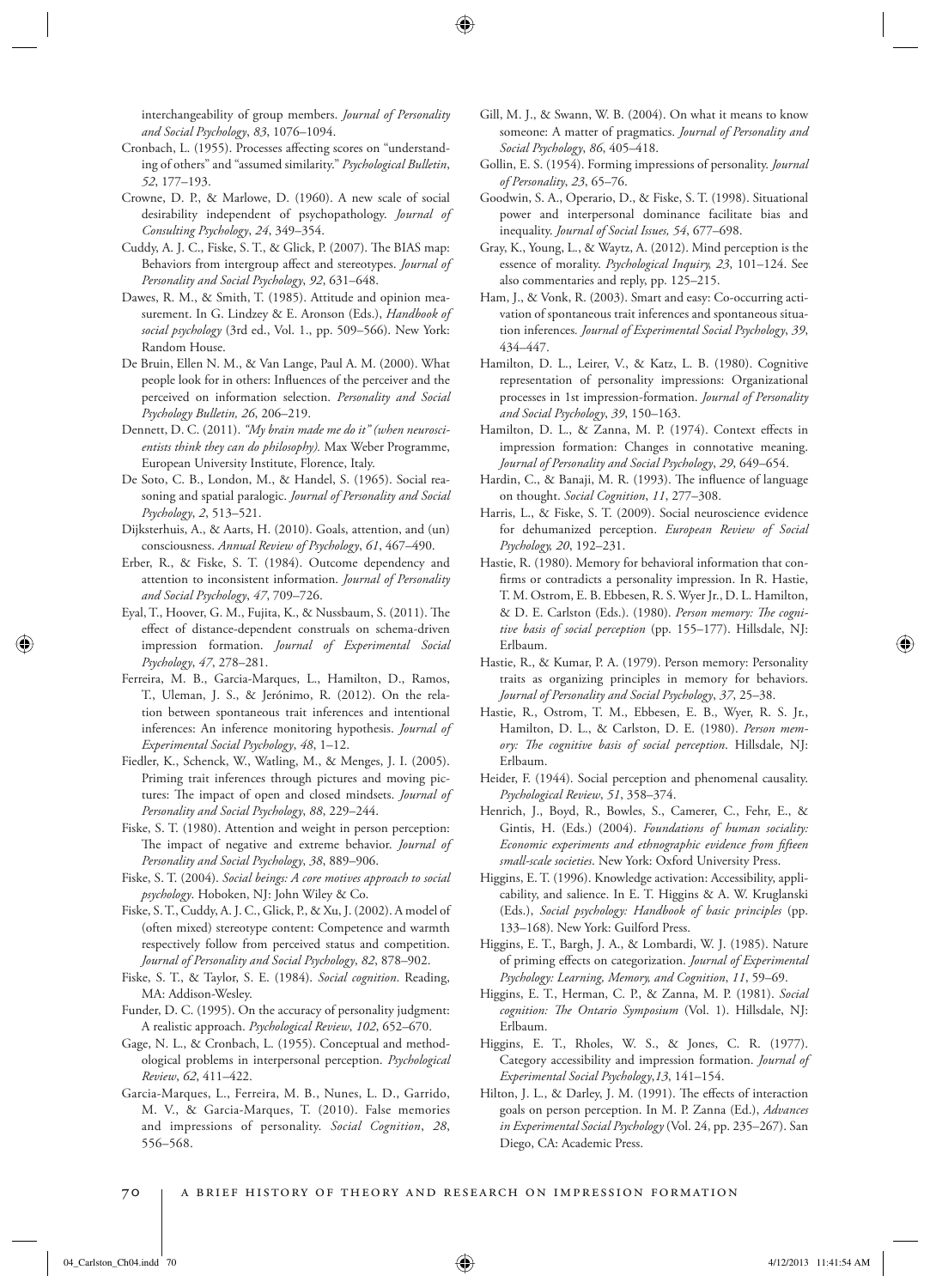- Hoffman, C., Mischel, W., & Baer, J. S. (1981). Language and person cognition: Effects of communicative set on trait attribution . *Journal of Personality and Social Psychology* , *46* , 1029–1043 .
- Hoffman, C., Mischel, W., & Mazze, K. (1984). The role of purpose in the organization of information about behavior: Trait-based versus goal-based categories in person cognition . *Journal of Personality and Social Psychology* , *40* , 211–225 .
- Ickes, W. (2009). *Strangers in a strange lab: How personality*  shapes our initial encounters with others. New York: Oxford University Press.
- Jacoby, L. L. (1991). A process dissociation framework: Separating automatic from intentional uses of memory. *Journal of Memory and Language* , *30* , 513–541 .
- Jones, E. E. (1954). Authoritarianism as a determinant of first-impression formation. *Journal of Personality*, 23, 107–127 .
- Jones, E. E. (1985). Major developments in five decades of social psychology. In G. Lindzey & E. Aronson (Eds.), *The hand*book of social psychology (3rd ed., Vol. 1, pp. 47-108). New York: Random House.
- Jones, E. E. (1990). *Interpersonal perception*. New York: W. H. Freeman .
- Jones, E. E., Davis, K. E., & Gergen, K. J. (1961). Role playing variations and their informational value for person perception . *Journal of Abnormal and Social Psychology* , *63* , 302–310 .
- Jones, E. E., & McGillis, D. (1976). Correspondent inferences and the attribution cube: A comparative reappraisal. In J. Harvey, W. Ickes, & R. Kidd (Eds.), *New directions in attribu*tion research (Vol. 1, pp. 390-420). Hillsdale, NJ: Erlbaum.
- Jones, E. E., & Thibaut, J. W. (1958). Interaction goals as bases of inference in interpersonal perception. In R. Tagiuri & L. Petrullo (Eds.), *Person perception and interpersonal behavior* (pp. 151-178). Stanford, CA: Stanford University Press.
- Judd, C. M., James-Hawkins, L., Yzerbyt, V., & Kashima, Y. (2005). Fundamental dimensions of social judgment: Understanding the relations between judgments of competence and warmth. *Journal of Personality and Social Psychology*, *89* , 899–913 .
- Kenny, D. A. (1994). *Interpersonal perception: A social relations*  analysis. New York: Guilford.
- Kenny, D. A. (2004). PERSON: A general model of interpersonal perception. Personality and Social Psychology Review, 8, 265–280 .
- Kenny, D. A., & Albright, L. (1987). Accuracy in interpersonal perception: A social relations analysis. *Psychological Bulletin*, *102*, 390–402.
- Kenny, D. A., & West, T. V. (2010). Similarity and agreement in self- and other perception: A meta-analysis . *Personality and Social Psychology Review* , *14* , 196–213
- Kenny, D. A., West, T., V., Malloy, T. E., & Albright, L. (2006). Componential analysis of interpersonal perception data . *Personality and Social Psychology Review* , *10* , 282–294 .
- Kervyn, N., Yzerbyt, V. Y., Judd, C. M., & Nunes, A. (2009). A question of compensation: The social life of the fundamental dimensions of social perception . *Journal of Personality and Social Psychology* , *96* , 828–842 .
- Kitayama, S., Duffy, S., & Uchida, Y. (2007). Self as cultural mode of being. In S. Kitayama & D. Cohen, *Handbook of*  cultural psychology (pp. 136-174). New York: Guilford Press.
- Klein, J. (1996). Negativity in impression of political candidates revisited: The 1992 election. *Personality and Social Psychology Bulletin* , *22* , 288–295
- Klein, S. B., & Loftus, J. (1990). Rethinking the role of organization in person memory: An independent trace storage model. *Journal of Personality and Social Psychology* , *59* , 400–410 .
- Kuethe, J. L. (1962). Social schemas . *Journal of Abnormal and Social Psychology, 64* , 31–38 .
- Leach, C. W., Ellemers, N., Barreto. (2007). Group virtue: The importance of morality (vs. competence and sociability) in the positive evaluation of in-groups . *Journal of Personality and Social Psychology* , *93* , 234–249 .
- Lebra, T. S. (1993). Culture, self, and communication in Japan and the United States. In W. B. Gudykunst (Ed.), *Communication in Japan and the United States* (pp. 51–87 ). Albany, NY: State University of New York Press.
- LeVine, R. A. (2007). Anthropological foundations of cultural psychology. In S. Kitayama & D. Cohen, *Handbook of cul*tural psychology (pp. 40-58). New York: Guilford Press.
- Lickel, B., Hamilton, D. L., & Sherman, S. J. (2001). Elements of a lay theory of groups: Types of groups, relationship styles, and the perception of group entitativity . *Personality and Social Psychology Review* , *5* , 129–140 .
- Likert, R. (1932). A technique for the measurement of attitudes. *Archives of Psychology* , *140* , 1–55 .
- Lillard, A. (1998). Ethnopsychologies: Cultural variations in theories of mind. *Psychological Bulletin*, 123, 3-32.
- Luchins, A. S. (1948). Forming impressions of personality: A critique . *Journal of Abnormal and Social Psychology* , *43* , 318–325 .
- McCarthy, R. J., & Skowronski, J. J. (2011a). The interplay of automatic and controlled processing in the expression of spontaneously inferred traits: A PDP analysis . *Journal of Personality and Social Psychology* , *100* , 229–240 .
- McCarthy, R. J., & Skowronski, J. J. (2011b). You're getting warmer: Level of construal affect the impact of central traits on impression formation . *Journal of Experimental Social Psychology* , *47* , 1304–1307
- McDougall, W. (1908). *Introduction to social psychology*. London: Methuen & Co.
- Milgram, S. (1974). *Obedience to authority: An experimental view* . New York: Harper & Row.
- Moskowitz, G. B. (1993). Individual differences in social categorization: The effects of personal need for structure on spontaneous trait inferences . *Journal of Personality and Social Psychology* , *65* , 132–142 .
- Moskowitz, G. B., Gollwitzer, P. M., Wasel, W., & Schaal, B. (1999). *Journal of Personality and Social Psychology* , *77* , 167–184 .
- Moskowitz, G. B., Li, P., & Kirk, E. R. (2004). The Implicit Volition Model: On the preconscious regulation of temporarily adopted goals. In M. P. Zanna (Ed.), *Advances in exper*imental social psychology (Vol. 36, pp. 317-413). San Diego, CA: Elsevier Academic Press.
- Murphy, G., & Murphy, L. B. (1931). *Experimental social psychology*. New York: Harper.
- Murphy, G., Murphy, L. B., & Newcomb, T. M. (1937). Experimental social psychology (rev. ed.). New York: Harper.
- Nahmias, E. (2005). Agency, authorship, and illusion. *Consciousness and Cognition: An International Journal. Special Issue: The Brain and Its Self. 14, 771-785.*
- Neuberg, S., & Fiske, S. T. (1987). Motivational influences on impression formation: Outcome dependency, accuracy-driven attention, and individuating processes . *Journal of Personality and Social Psychology* , *53* , 431–44 .
- Orehek, E., Dechesne, M., Fishbach, A., Kruglanski, A. W., & Chun, W. Y. (2010). On the inferential epistemics of trait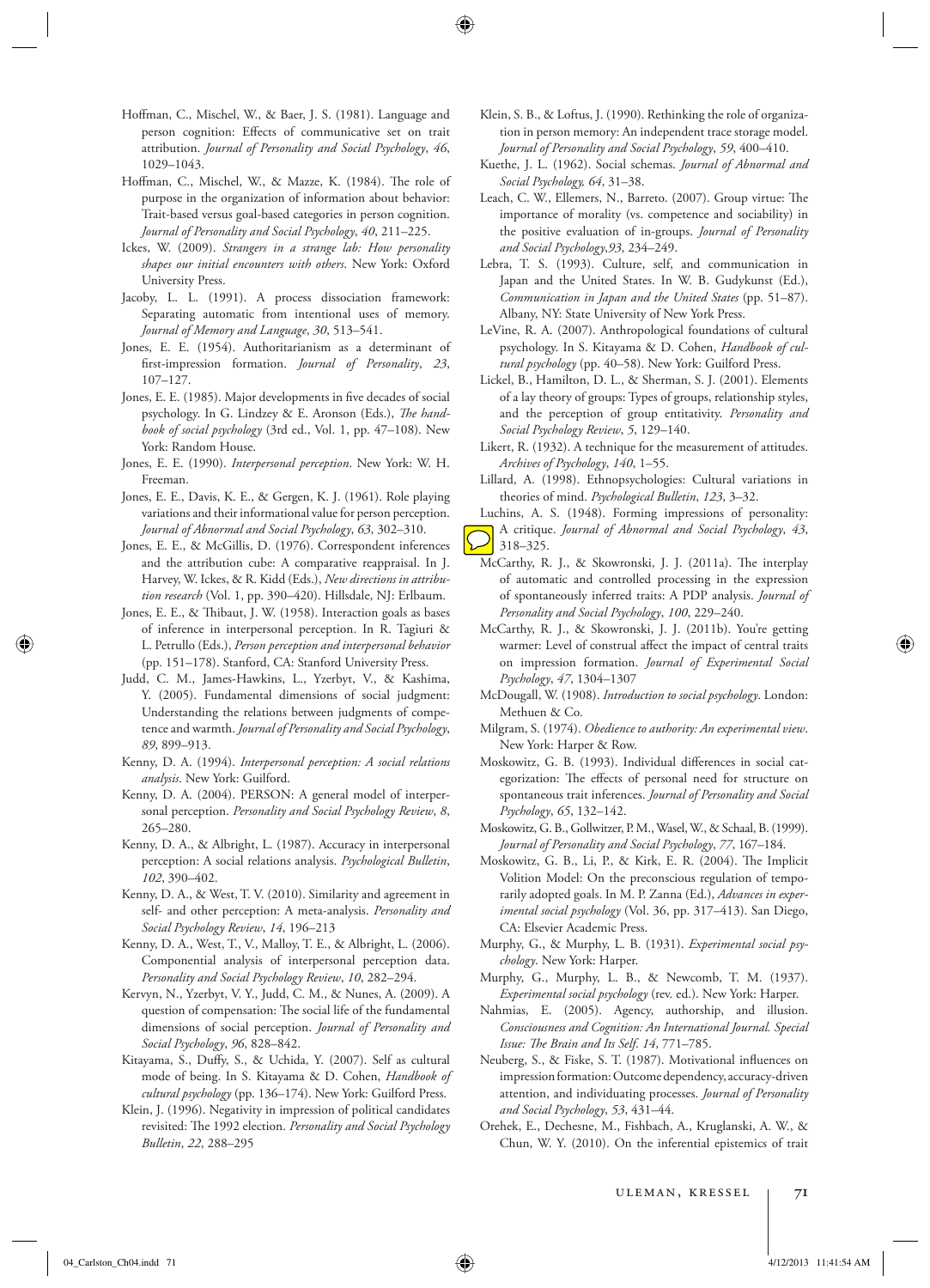centrality in impression formation . *European Journal of Social Psychology* , *40* , 1120–1135 .

- Ostrom, T. M. (1984). The sovereignty of social cognition. In R. S. Wyer, Jr., & T. K. Srull (Eds.), *Handbook of social cognition* (Vol. 1, pp. 1-38). Hillsdale, NJ: Erlbaum.
- Overbeck, J. R., & Park, B. (2006). Powerful perceivers, powerless objects: Flexibility of powerholders' social attention. *Organizational Behavior and Human Decision Processes* , *99* , 227–243 .
- Parducci, A. (1968). The relativism of absolute judgments. *Scientifi c American* , *219* , 84–90 .
- Passini, F. T., & Norman, W. T. (1966). A universal conception of personality structure . *Journal of Personality and Social Psychology* , *4* , 44–49 .
- Peabody, D. (1970). Evaluative and descriptive aspects in personality perception: A reappraisal. *Journal of Personality and Social Psychology* , *16* , 639–646 .
- Perner, J., & Kühberger, A. (2005). Mental simulation: Royal road to other minds? In B. F. Malle & S. D. Hodges (Eds.), *Other minds: How humans bridge the divide between self and*  others (pp. 174-189). New York: Guilford Publications.
- Pinker, S. (2002). *The blank slate: The modern denial of human* nature. New York: Viking.
- Pratto, F., & John, O. P. (1991). Automatic vigilance: The attention-grabbing power of negative social information. *Journal of Personality and Social Psychology* , *61* , 380–391 .
- Pronin, E., Gilovich, T., & Ross, L. (2004). Objectivity in the eye of the beholder: Divergent perceptions of bias in self versus others. Psychological Review, 111, 781-799.
- Reeder, G. D., & Brewer, M. B. (1979). A schematic model of dispositional attribution in interpersonal perception. *Psychological Review* , *86* , 61–79 .
- Rim, S., Min, K. E., Uleman, J. S., Chartrand, T. L., & Carlston, D. E. (2012, under review). A functional approach to the stages of spontaneous impression formation: How an affiliation goal affects spontaneous trait activation and binding. *Journal Experimental Social Psychology* ,
- Robinson, D. N. (1995). *An intellectual history of psychology* (3rd ed.). Madison, WI: University of Wisconsin Press .
- Rosaldo, M. Z. (1980). *Knowledge and passion: Illongot notions of self and social life* . Cambridge, UK : Cambridge University Press.
- Rosenberg, S., Nelson, C., & Vivekananthan, P. (1968). A multidimensional approach to the structure of personality impressions. *Journal of Personality and Social Psychology*, 9, 283–294 .
- Rosenberg, S., & Sedlak, A. (1972). Structural representations of implicit personality theory. In L. Berkowitz (Ed.), *Advances in experimental social psychology* (Vol. *6* , pp. 235–297 *)* . New York: Academic Press.
- Ross, E. A. (1908). *Social psychology: An outline and source book* . New York: Macmillan.
- Ross, L., Lepper, M., & Ward, A. (2009). History of social psychology: Insights, challenges, and contributions to theory and application. In D. T. Gilbert, S. T. Fiske, & G. Lindzey (Eds.), *The handbook of social psychology* (5th ed., Vol. 1, pp. 3-50). Hoboken, NJ: John Wiley & Sons.
- Rossano, M. J. (2007). Supernaturalizing social life: Religion and the evolution of human cooperation . *Human Nature, 18* , 272–294 .
- Rothbart, M. (1978). From individual to group impressions: Availability heuristics in stereotype formation . *Journal of Experimental Social Psychology* , *14* , 237–255 .
- Rozin, P., Berman, L., & Royzman, E. B. (2010). Biases in the use of positive and negative words across twenty natural languages . *Cognition and Emotion* , *24* , 536–248 .
- Rozin, P., & Rozyman, E. B. (2001). Negativity bias, negativity dominance, and contagion . *Personality and Social Psychology Review* , *5* , 296–320 .
- Saribay, S. A., Rim, S., & Uleman, J. S. (2012, in press). Primed self-construal, culture, and stages of impression formation. *Social Psychology, 43,* 196–204.
- Saxe, R. (2005). Against simulation: The argument from error. *Trends in Cognitive Science* , *9* , 174–179 .
- Schneider, D. J. (1973). Implicit personality theory: A review. *Psychological Bulletin* , *79* , 294–309 .
- Schneider, D. J., Hastorf, A. H., & Ellsworth, P. C. (1979). Person perception (2nd ed.). Reading, MA: Addison-Wesley.
- Sedikides, C., & Ostrom, T. M. (1988). Are person categories used when organizing information about unfamiliar sets of persons? *Social Cognition*, 6, 252-267.
- Shannon, C. E., & Weaver, W. (1949). *The mathematical theory of communication* . Champaign-Urbana, IL: University of Illinois Press.
- Shapley, H., Lyman, T., Cannon, W. B., Pratt, C. C., Houdini, H., & Wolbach, S. B. (1925). Report of the \$5000 Award Committee appointed by the Journal of Abnormal and Social Psychology. *Journal of Abnormal and Social Psychology* , *20* , 359–361 .
- Skowronski, J. J., & Carlston, D. E. (1989). Negativity and extremity biases in impression formation: A review of explanations. Psychological Bulletin, 105, 131-142.
- Skowronski, J. J., Carlston, D. E., Mae, L., & Crawford, M. T. (1998). Spontaneous trait transference: Communicators take on the qualities they describe in others . *Journal of Personality and Social Psychology* , *74* , 837–848 .
- Smith, E. R. (1998). Mental representation and memory. In D. T. Gilbert, S. T. Fiske, & G. Lindzey (Eds.), *The handbook* of social psychology (4th ed., Vol. 1, pp. 391-445). Boston: McGraw-Hill.
- Snell, B. (1953). *The discovery of the mind: The Greek origins of* European thought. Cambridge, MA: Harvard University Press.
- Srull, T. K., & Wyer, R. S., Jr. (1979). The role of category accessibility in the interpretation of information about persons: Some determinants and implications . *Journal of Personality and Social Psychology* , *37* , 1660–1672 .
- Stewart, L. H., Ajina, S., Getov, S., Bahrami, B., Todorov, A., & Rees, G. (2012). Unconscious evaluation of faces on social dimensions . *Journal of Experimental Psychology: General* , *141* , 715–727.
- Taft, R. (1955). The ability to judge people. Psychological Bulletin, *52* , 1–23
- Tajfel, H. (1959). The anchoring effects of value in a scale of judgments. *British Journal of Psychology*, 50, 294-304.
- Tajfel, H. (1969). Social and cultural factors in perception. In G. Lindzey & E. Aronson (Eds.), *Handbook of social psychology*, 2nd ed (Vol. 3, pp. 315-394). Cambridge, MA: Addison-Wesley.
- Tajfel, H. (1970). Experiments in intergroup discrimination. *Scientifi c American* , *223* , 96–102 .
- Talaska, C. A., Fiske, S. T., & Chaiken, S. (2008). Legitimating racial discrimination: Emotions, not beliefs, best predict discrimination in a meta-analysis. *Social Justice Research*, 21, 263-296.
- Thorndike, R. L., & Stein, S. (1937). An evaluation of the attempts to measure social intelligence . *Psychological Bulletin* , *34* , 275–285 .
- Thurstone, L. L. (1928). Attitudes can be measured. American *Journal of Sociology* , *33* , 529–554 .